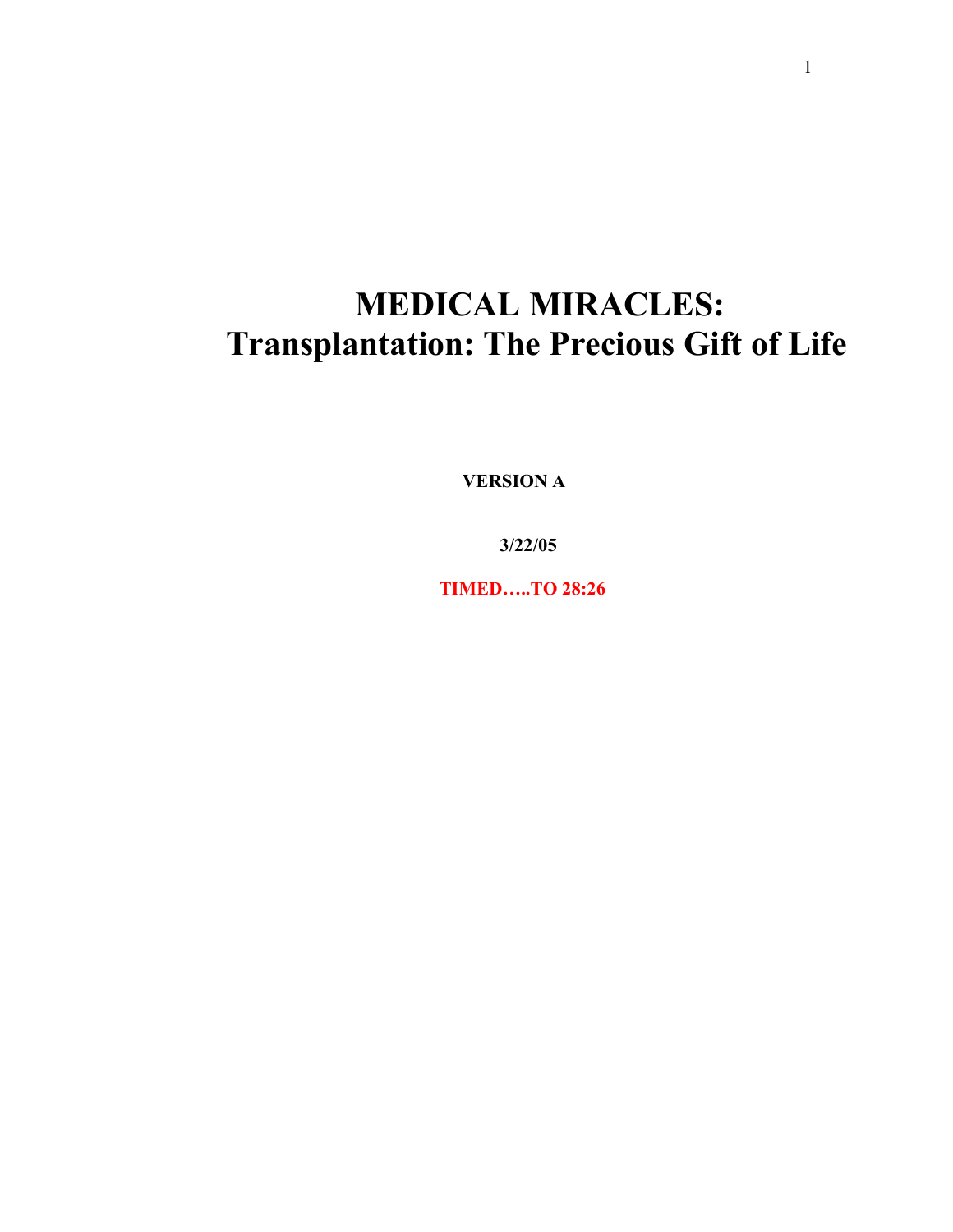**Medical Miracles: Transplant Show** VERSION A 3-22-05

## **VIDEO AUDIO**

| $\mathbf{1}$   | <b>SEGMENT 1</b>                                                                     | <b>SEGMENT 1</b><br>(ANNOUNCER'S VOICE)                                                                                                                                         |                         |
|----------------|--------------------------------------------------------------------------------------|---------------------------------------------------------------------------------------------------------------------------------------------------------------------------------|-------------------------|
|                | Graphic: CCF Disclaimer                                                              | The following program is sponsored by<br>the Cleveland Clinic.                                                                                                                  | :10                     |
| $\overline{2}$ | <b>OPENING MONTAGE</b><br><b>GRAPHICS</b>                                            | <b>MUSIC UP</b>                                                                                                                                                                 | :06                     |
| 3              | Donor symbol (lights on)                                                             | (MONICA'S VOICE)<br>It is a simple but life changing<br>decision                                                                                                                | :04                     |
| 4              | Tom Wirsham in ICU                                                                   | (MONCIA'S VOICE)<br>Making the most of a bad situation                                                                                                                          | :04                     |
| 5              | Sharon Wirsham's voice                                                               | <b>SHARON: "Everything is going to be</b><br>alrightI love you"                                                                                                                 | :07                     |
| 6              | Quilt with memorial pix<br>Montage of patients in show,<br>plus quilt of recipients. | (MONICA'S VOICE)<br>Losing a loved one is never easy. But<br>what they leave behind may bring new<br>life to many.                                                              | :07                     |
| 7              | Sharon Wirsham on camera                                                             | <b>SHARON: "Thank you for letting my</b><br>husband live(cries)."                                                                                                               | :04<br>$T-31$<br>094858 |
| 8              | Surgeons at work in OR                                                               | (MONICA'S VOICE)<br>The skills of surgeons are bringing<br>organ transplantation toward perfection.                                                                             | :05                     |
| 9              | Dr. Mason on camera<br>With OR and organ shots                                       | DR. MASON: "It's an amazing thing<br>to take something that was sitting<br>there dead a few minutes and to see it<br>actually work as an organ. It's an<br>incredible feeling." | :11                     |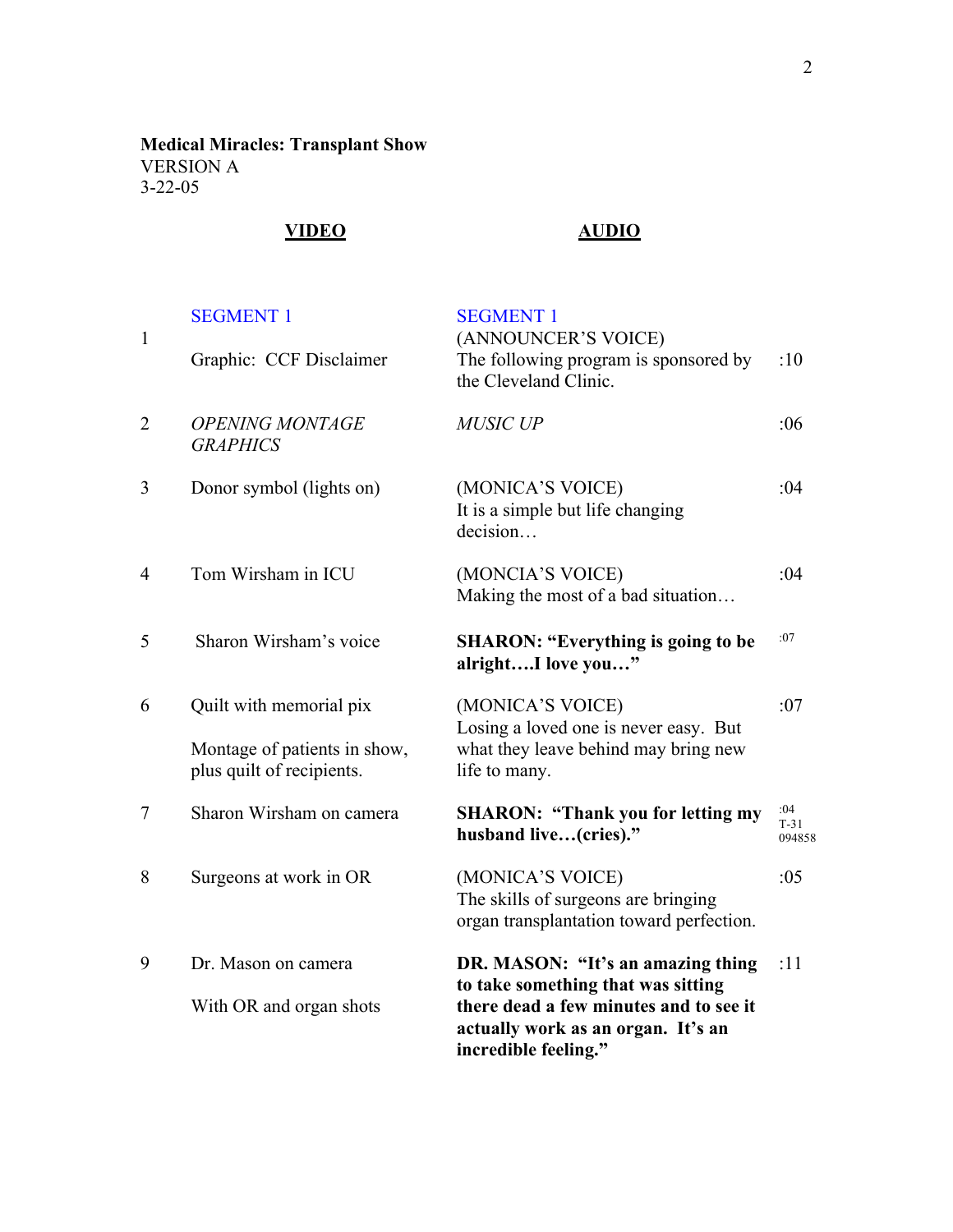| 10 | More                                                                     | (MONICA'S VOICE)<br>From the hands of surgeons lives are<br>shared                                                                                                                                                                                                   | :04              |        |
|----|--------------------------------------------------------------------------|----------------------------------------------------------------------------------------------------------------------------------------------------------------------------------------------------------------------------------------------------------------------|------------------|--------|
| 11 | Dr. Miller on camera                                                     | DR. MILLER: "By becoming an<br>organ donor you can save 8 or nine<br>lives. You can donate a heart, two<br>lungs, two pieces of liver, that's five                                                                                                                   | :22              |        |
|    | Cuts to various quilt shots.                                             | already. A pancreas, two kidneys,<br>intestine, and other tissue. You can<br>save many, many lives. It's an                                                                                                                                                          |                  |        |
|    | Donor symbol-lights off                                                  | unbelievably great thing to do."                                                                                                                                                                                                                                     |                  |        |
| 15 |                                                                          | <b>MUSIC SWELLS (TITLE)</b>                                                                                                                                                                                                                                          | :05              | $1:24$ |
| 16 | Monica on camera, organ<br>transplant floor.<br>Super:                   | (MONICA ON CAMERA)<br>Hello, I'm Monica Robins, welcome to<br>another addition of Medical Miracles.<br>Today we will witness the miracle of                                                                                                                          | :08              |        |
|    | Monica Robins<br>WKYC Health Anchor                                      | organ transplantation.<br>(camera change)                                                                                                                                                                                                                            |                  |        |
|    | Cut to:                                                                  | On this floor are many patients, hoping,<br>and waiting for a second chance.<br>Unfortunately, throughout the United<br>States 17 people die each day due to a<br>lack of available organs.                                                                          | :11              |        |
|    | Cut to:                                                                  | (camera change)<br>The patients on this floor understand<br>the odds are against them. But<br>somehow, the staff at the Cleveland<br>Clinic beat those odds everyday. Today,<br>we will tell you the stories of three local<br>families who won the lottery of life. | :13              |        |
| 17 | Classroom at Parma High School                                           | (NATURAL SOUND)                                                                                                                                                                                                                                                      | :05              | 1:56   |
| 18 | Christine in class                                                       | (MONICA'S VOICE)<br>Christine Tabar just didn't look sick.<br>And because of her appearance, very<br>few of her classmates at Parma high<br>school knew she was seriously ill.                                                                                       | :10              |        |
| 19 | Christine on camera:<br>Super:<br>Christine Tabar<br>15 year old patient | <b>CHRISTINE: "They said the liver</b><br>was sick but I never felt sick."                                                                                                                                                                                           | T3-033541<br>:05 |        |

3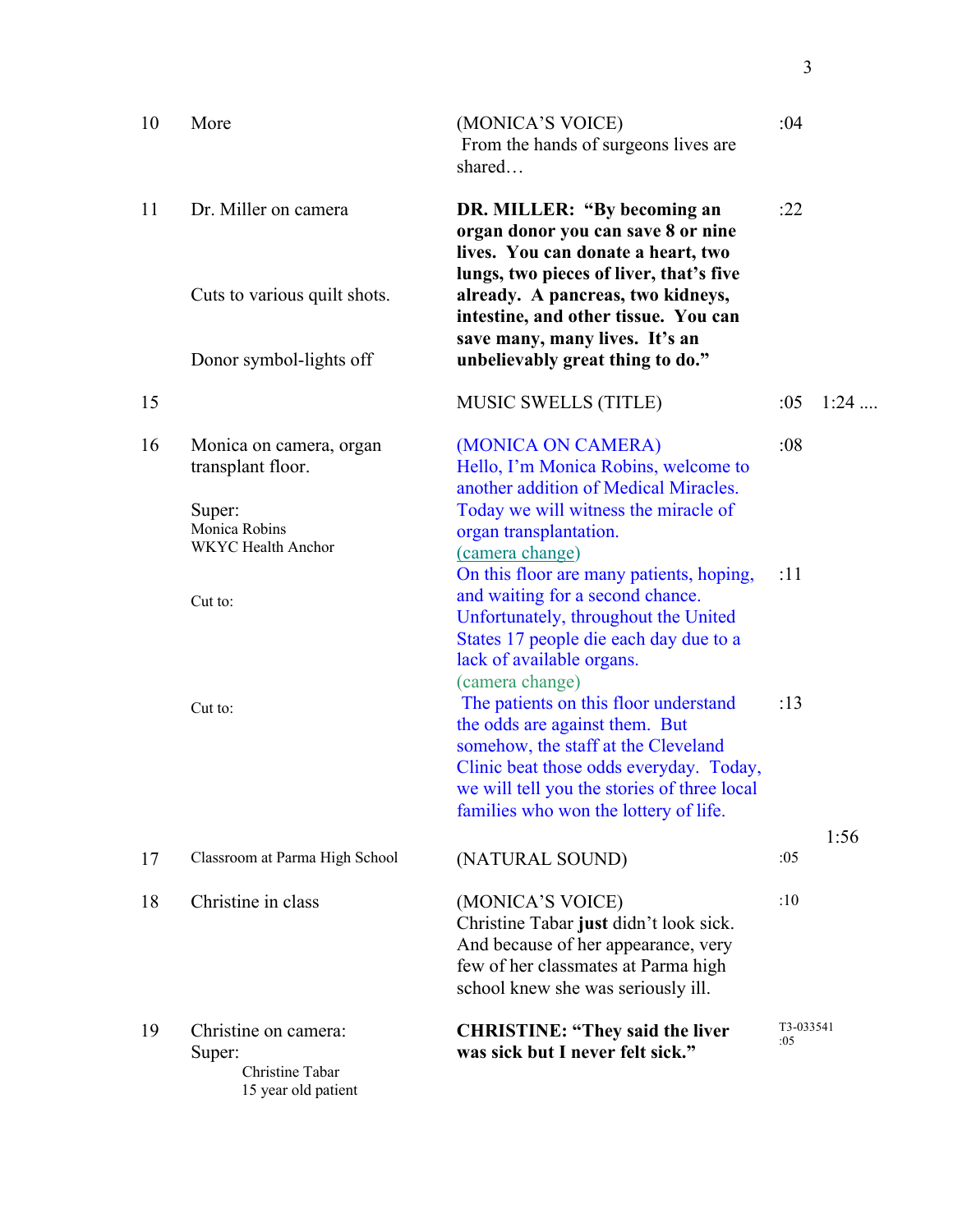| 20 | Old home video                                                                                            | (MONICA'S VOICE)<br>Christine was born with biliary atresia<br>causing her bile ducts to function<br>improperly.                                                                                                                                                               | :05                    |
|----|-----------------------------------------------------------------------------------------------------------|--------------------------------------------------------------------------------------------------------------------------------------------------------------------------------------------------------------------------------------------------------------------------------|------------------------|
| 21 | More home video                                                                                           | When she was 8 weeks old she had<br>surgery to reconstruct her liver and<br>create a new bile duct. It was a<br>temporary solution.                                                                                                                                            | :08                    |
| 22 | More home video, mixed with<br>stills.                                                                    | Throughout her life, maintaining her<br>liver was a struggle. At 5 months she<br>had attacks of cholangitis, caused by her<br>scarred bile ducts. When she was in<br>sixth grade she began to have<br>esophageal varices, caused by the<br>diminished blood flow of her liver. | :14                    |
| 23 | More home video, mixed with<br>stills.                                                                    | It was inevitable. Christine would need<br>a liver transplant.                                                                                                                                                                                                                 | :05                    |
| 24 | Dr. Fung on camera:<br>Super:<br>John J. Fung, M.D., Ph.D<br>Director, Cleveland Clinic Transplant Center | DR. FUNG: "Most kids with bilary<br>atresia end up needing transplant or<br>succumbing to the liver disease before<br>they get out of their childhood."                                                                                                                        | T 6<br>061504<br>:12   |
| 25 | Stills of sports<br>Trophies                                                                              | (MONICA'S VOICE)<br>Despite the liver problems, Christine's<br>childhood was a happy and adventurous<br>time. She excelled at sports and never<br>feared trying new things.                                                                                                    | :08                    |
| 26 | Kathleen Tabar on Camera<br>Super:<br>Kathleen Tabar<br>Christine's Mother                                | <b>MOM: "We were fortunate, she went</b><br>to school, went to pre-school, had her<br>tonsils out at three, everything a<br>regular kid would do."                                                                                                                             | $T-3$<br>030432<br>:08 |
| 27 | Christine sleeping, sequence of mother<br>coming into room.                                               | (MONICA'S VOICE)<br>Unfortunately, Christine's liver was<br>failing.<br>Her energy dropped and she felt very<br>tired.<br>Her oxygen levels were low. So low,<br>that she was placed on the transplant<br>list.                                                                | :10                    |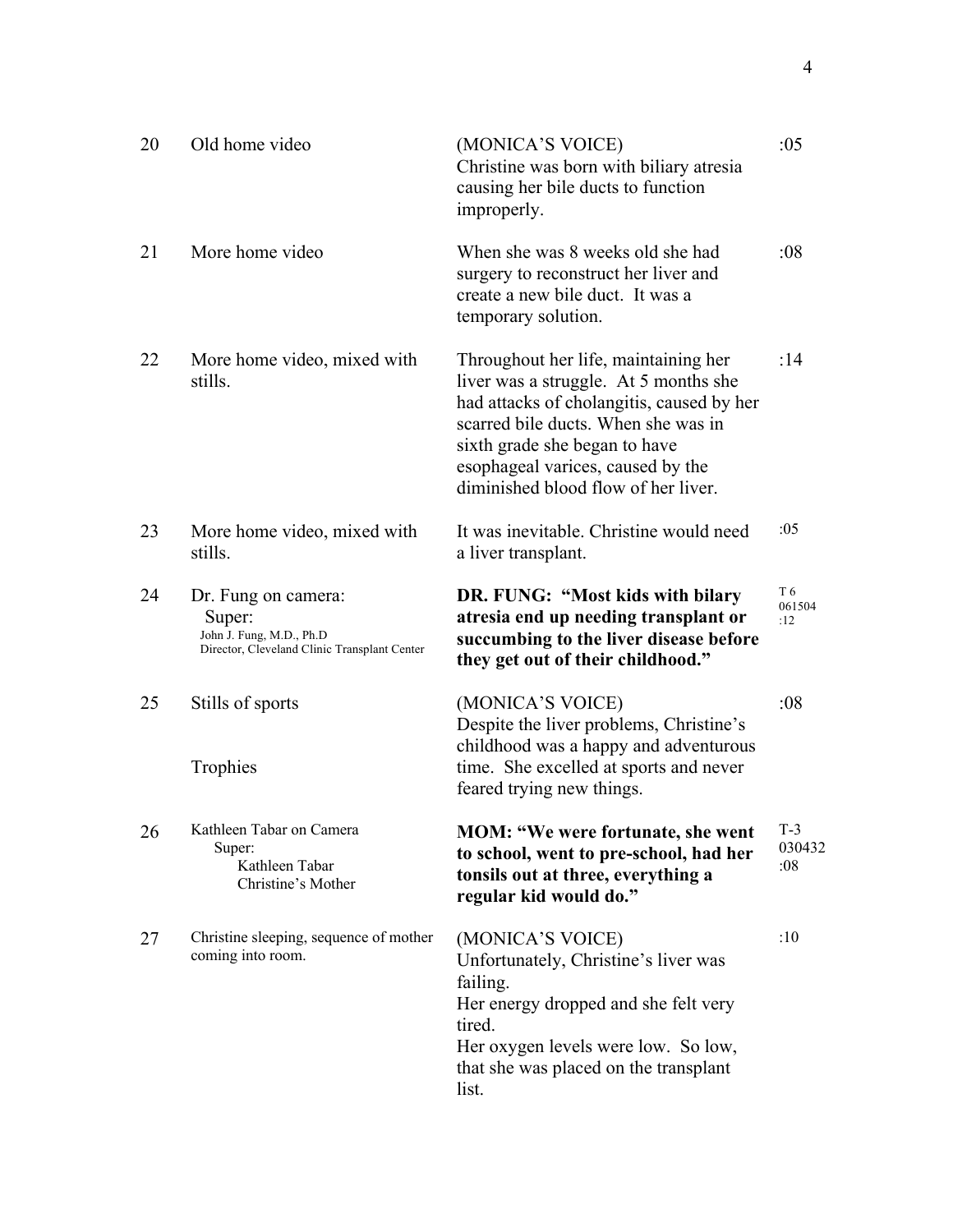| 28 | Kathleen on camera                                                                       | MOM: "She did a lot of sleeping and<br>this is a kid who is very active so she<br>ended upcoming out of school<br>because she had to be on oxygen 24<br>hours a day."                                                                           | $T-3$<br>30932<br>:08   |
|----|------------------------------------------------------------------------------------------|-------------------------------------------------------------------------------------------------------------------------------------------------------------------------------------------------------------------------------------------------|-------------------------|
| 29 | Christine writing in journal.                                                            | (MONICA'S VOICE)<br>Despite tutoring at home, the wait on the<br>transplant list was tough on this<br>teenager. She wrote in her journal every<br>day about her feelings. Her life<br>depended on someone dying. It gave<br>her mixed emotions. | :11                     |
| 30 | Dr. Miller on camera<br>Super<br>Charles Miller, M.D.<br>Director, Liver Transplantation | DR. MILLER: "These people are<br>desperate. They know that they have<br>end stage liver disease and that the<br>result of end stage liver disease<br>without a transplant is only one thing,<br>unfortunately, and that's death."               | $T-15$<br>091034<br>:12 |
| 31 | Christine and friends at table<br>doing art work.                                        | (MONICA'S VOICE)<br>With her liver failing,<br>Christine's close friends gathered<br>around her for support.                                                                                                                                    | :06                     |
| 32 | Christine on camera                                                                      | <b>CHRISTINE: "Well, I was scared.</b><br>Very scared but I had friends and<br>people to turn to so."                                                                                                                                           | $T-3$<br>033347<br>:07  |
| 33 | Tori on camera:<br>Super:<br>Tori Carpenter<br>Friend                                    | TORI: "Yeah, I really thought she<br>was dying. I knew she had to get<br>treated."                                                                                                                                                              | $T-3$<br>035404<br>:05  |
| 34 | Heather on camera<br>Super:<br>Heather White<br>Friend                                   | <b>HEATHER: "She asked me if she</b><br>was going to make it through the rest<br>of this. And I told her that I thought<br>she would because I knew she was<br>stronger than anyone else in the<br>world."                                      | $T-4$<br>040548<br>:09  |
| 35 | Tori on camera:                                                                          | TORI: "I just love her so<br>much(cries)"                                                                                                                                                                                                       | $T-3$<br>035810<br>:05  |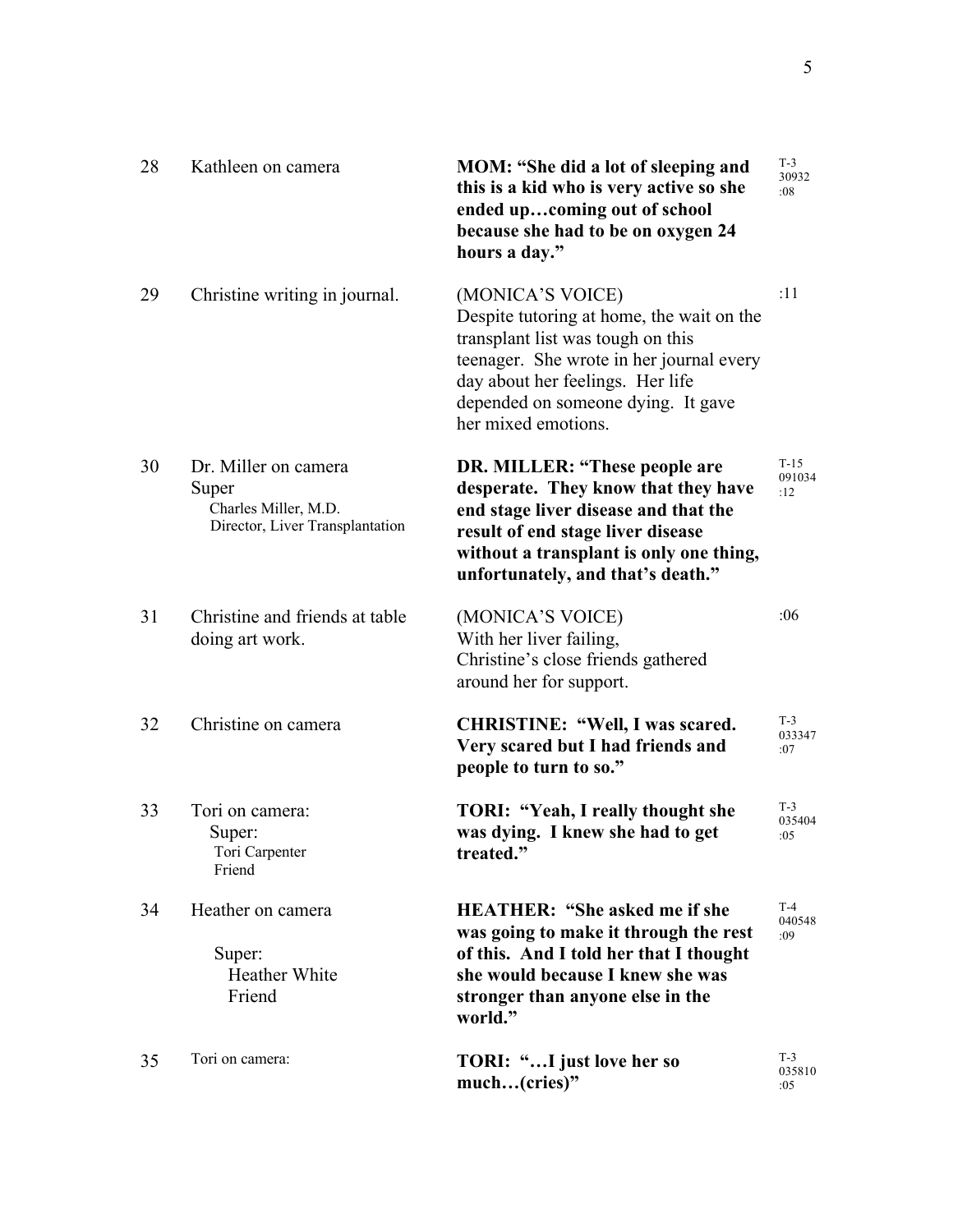| 36 | Lifebanc phone bank                   | (Natural sound)<br>phone rings"Lifebanc"                                                                                                                                                                                                                                   | :03                     |
|----|---------------------------------------|----------------------------------------------------------------------------------------------------------------------------------------------------------------------------------------------------------------------------------------------------------------------------|-------------------------|
| 36 | Sequence of answering phone           | (MONICA'S VOICE)<br>Lifebanc, northeast Ohio's organ<br>procurement organization, receives a<br>call from a Michigan hospital. They<br>have a possible liver donor.                                                                                                        | :08                     |
| 37 | Dr. Miller in OR                      | Dr. Charles Miller travels with the<br>procurement team to assess the donor<br>liver.                                                                                                                                                                                      | :07                     |
| 38 | Dr. Miller in OR                      | The decision is made to perform a<br>cutting-edge procedure called the "Split-<br>liver transplant". Dr. Miller will split<br>the donor liver into two useable organs<br>to benefit both Christine and a child at<br>the Michigan hospital. Thus, saving two<br>lives.     | :13                     |
| 39 | <b>ANIMATION</b>                      | (MONICA'S VOICE)<br>Most split-liver transplants cut the liver<br>into a three quarter section and a<br>separate quarter piece. Dr. Miller has<br>perfected an improved way to make two<br>livers out of one. He will carefully<br>bisect the liver into two equal halves. | ;13                     |
| 40 | Dr. Miller on camera                  | DR. MILLER: You see up until<br>recently, many people would take that<br>left lobe and the right lobe would<br>have been allocated to the trashcan.<br>Now we can use two sides, doubling<br>the benefit for the thousands of<br>patients that need livers."               | $T-15$<br>085657<br>:20 |
| 41 | Dr. Fung with Christine in<br>office. | (MONICA'S VOICE)<br>While Dr. Miller was splitting the liver,<br>Dr. John Fung, the director of the<br>transplant center at the Cleveland Clinic,<br>met Christine and prepared her for the<br>surgery.                                                                    | :09                     |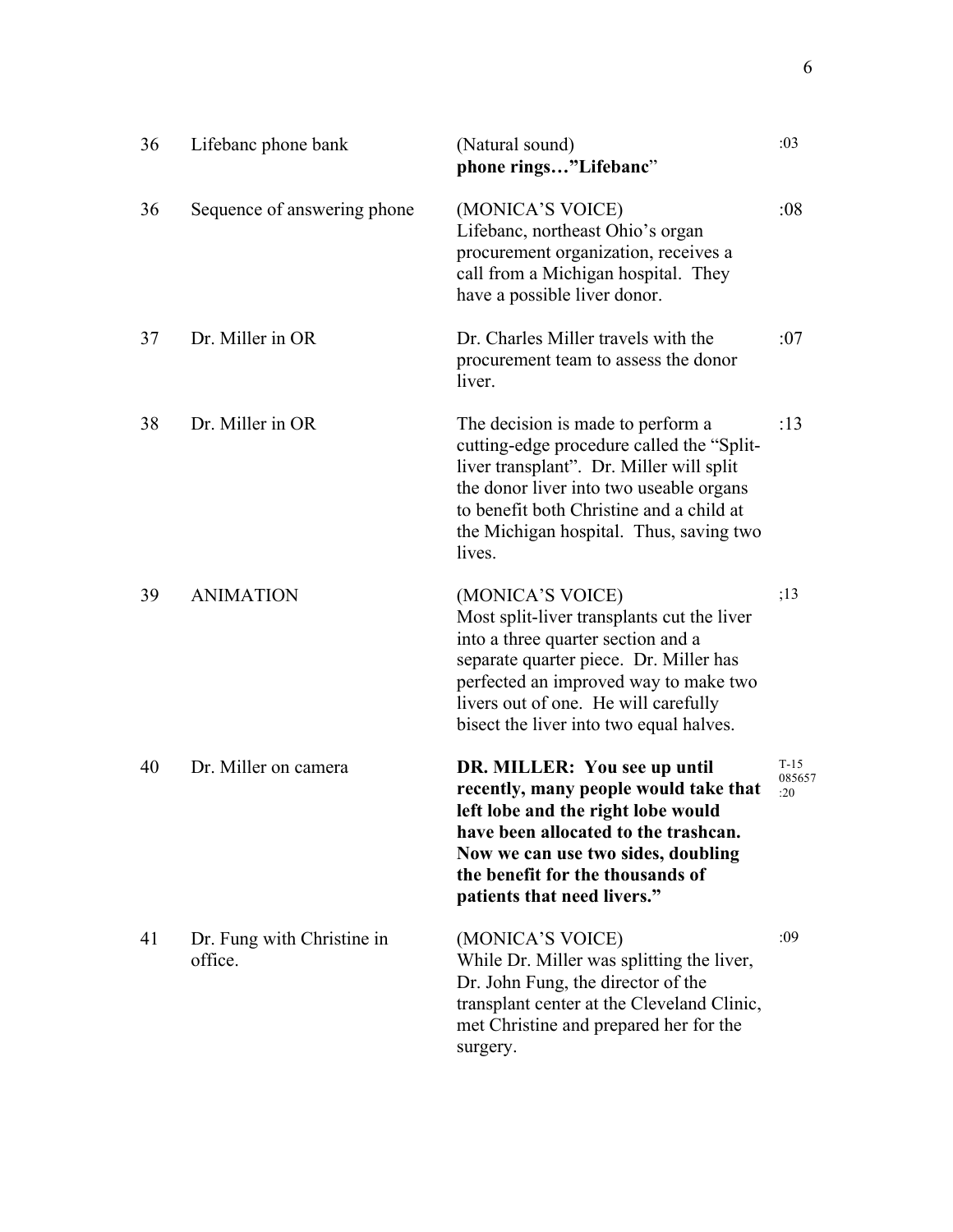| 42 | Dr. Fung on camera                                                 | DR. FUNG: "Once we got word that<br>the split was complete, and it looked<br>good and then we brought Christine<br>down to the operating room."                                                                                | $T-6$<br>61258<br>:05   |      |
|----|--------------------------------------------------------------------|--------------------------------------------------------------------------------------------------------------------------------------------------------------------------------------------------------------------------------|-------------------------|------|
| 43 | OR shots                                                           | DR. MILLER: "Dr. Fung (cut to)<br>started working and getting her ready<br>and preparing to take her liver out.<br>So when I got back they were already<br>working."                                                           | $T-15$<br>085334<br>:10 |      |
| 44 | Dr. Fung on camera                                                 | DR. FUNG: "The operation actually<br>went very smoothly. Dr. Miller came<br>back. We put the liver in and the<br>inoperative portion went quite good,<br>went very smooth. Her post operative<br>course also was very smooth." | $T-6$<br>061314<br>:11  |      |
| 45 | Bowling ball                                                       | (natural sound)                                                                                                                                                                                                                | :03                     |      |
| 46 | Christine is bowling                                               | (MONICA'S VOICE<br>After a short stay at the Clinic, Christine<br>is back to being a normal teenager.                                                                                                                          | :05                     |      |
| 47 | Dr. Fung                                                           | DR. FUNG: "It's gratifying to see,<br>especially in a young person because<br>you can see that she's enthusiastic,<br>she wants to get back to living.                                                                         | $T-6$<br>062251<br>:07  |      |
| 48 | Christine on camera                                                | <b>CHRISTINE: "It made me look at life</b><br>in a totally different perspective. (cut                                                                                                                                         | $T-3$<br>34350          |      |
|    | Bowling                                                            | to) You don't usually value your life<br>as much as others, but after that<br>happens you figure I'm very lucky to<br>be alive. You just are more cheerful.<br>Because you know everything is going                            | :18                     |      |
|    | Strike!!                                                           | to be alright."                                                                                                                                                                                                                |                         | 6:33 |
| 47 | <b>DIP TO BLACK</b>                                                | <b>MUSIC FADES OUT</b>                                                                                                                                                                                                         | :05                     |      |
| 48 | <b>CLOSING BUMP UP:</b>                                            | <b>CLOSING BUMP UP:</b>                                                                                                                                                                                                        | :02                     |      |
| 49 | <b>GRAPHIC:</b><br>Myth $#1$<br>Celebrities and "the rich" receive | MONICA ON CAMERA: $(Myth #1)$<br>Despite the myths, no patient on the<br>waiting list receives preferential                                                                                                                    | :27                     |      |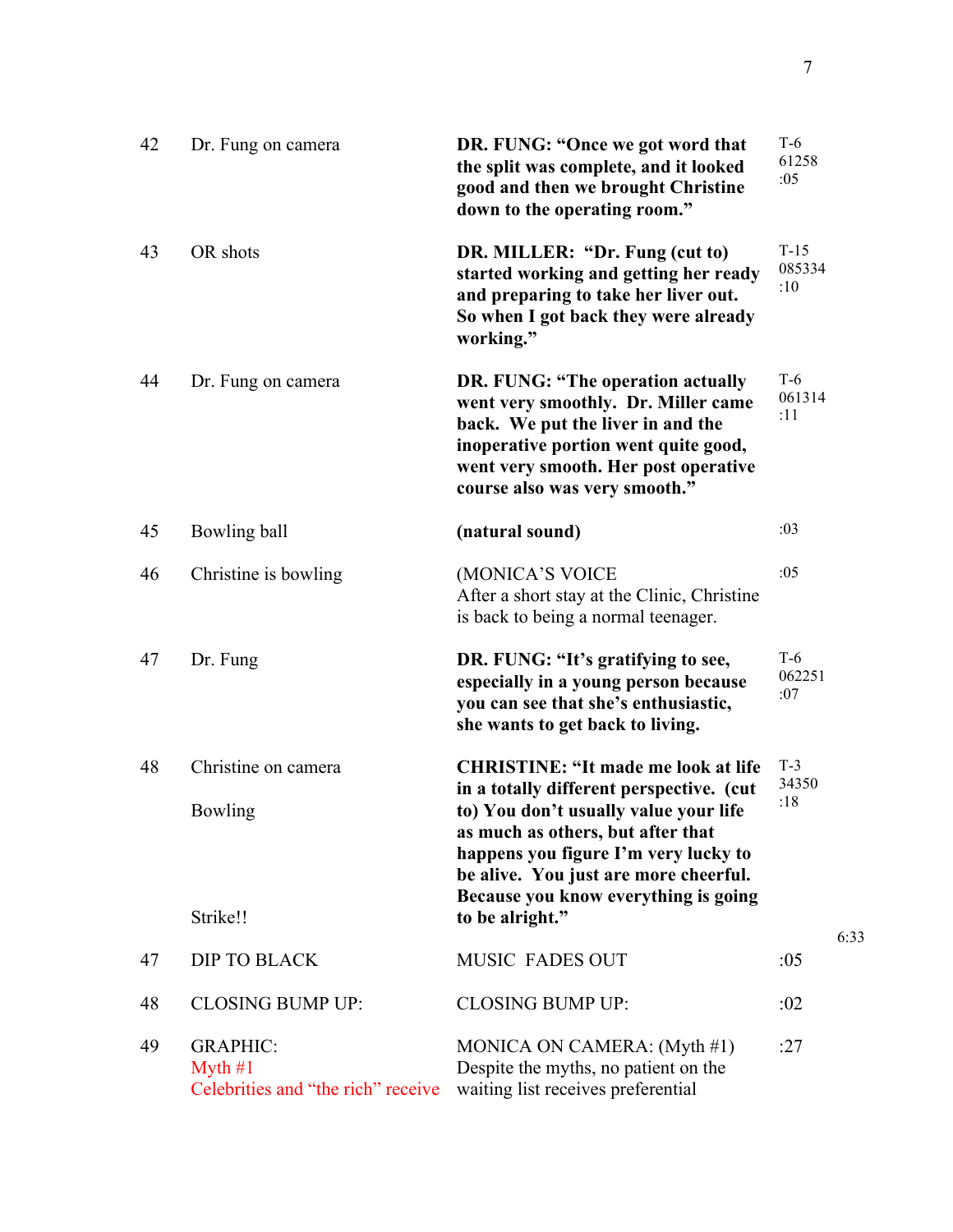|    | preferential treatment.<br>-dissolve to-<br><b>FALSE</b><br>Scroll: For more information call toll<br>free: 1-866-819-8326 | treatment. The computer-operated<br>system, called UNOS - United Network<br>for Organ Sharing, makes it impossible<br>to move up the list for any other reasons<br>than health related.                                                                                                                       |      |
|----|----------------------------------------------------------------------------------------------------------------------------|---------------------------------------------------------------------------------------------------------------------------------------------------------------------------------------------------------------------------------------------------------------------------------------------------------------|------|
|    | Dissolve to:<br>Children in dialysis lab<br>Cut to:<br>The two Chrisman brothers.                                          | Coming up:<br>While other children dream of a second<br>chance, two young sons receive the<br>precious gift of their parent's kidneys.                                                                                                                                                                        |      |
|    | Dissolve to:<br>Running transplant team<br>Loading plane<br>Taking off                                                     | And later:<br>The clock is tickingevery second,<br>every breath counts, the transplant team<br>goes into action to retrieve a donor lung.                                                                                                                                                                     |      |
| 50 |                                                                                                                            | <b>FADE OUT</b>                                                                                                                                                                                                                                                                                               | :03  |
| 51 |                                                                                                                            | <b>CCF COMMERCIAL: OVERALL</b>                                                                                                                                                                                                                                                                                | :30  |
| 52 |                                                                                                                            | <b>LIVER PSA</b>                                                                                                                                                                                                                                                                                              | :30  |
|    |                                                                                                                            | <b>SEGMENT TIME:</b>                                                                                                                                                                                                                                                                                          | 8:10 |
| 53 | <b>COMMERICAL BREAK #1</b>                                                                                                 | <b>COMMERCIAL BREAK #1</b>                                                                                                                                                                                                                                                                                    | 1:00 |
|    |                                                                                                                            | <b>RUNNING TIME</b>                                                                                                                                                                                                                                                                                           | 9:10 |
| 54 | <b>OPEN BUMP</b>                                                                                                           | <b>FADE UP:</b><br><b>OPEN BUMP</b>                                                                                                                                                                                                                                                                           | :06  |
| 55 | Monica on camera in dialysis<br>unit: or in the unit's reception<br>area.<br>Super:<br>Monica Robins<br>WKYC Health Anchor | <b>MONICA ON CAMERA</b><br>Normal life. It is something most of us<br>take for granted until something<br>happens to you or the ones you love.<br>A child born with a kidney problem may<br>never get a chance at normal life accept<br>for the extraordinary efforts by parents,<br>physicians and surgeons. | ;16  |
| 56 | Still pictures of Josh<br>Picture of prune-belly syndrome                                                                  | (MONICA'S VOICE)<br>Josh Chrisman's life started out<br>anything but normal. He was born with<br>no abdominal muscles and urological<br>complications. It is a condition called                                                                                                                               | :10  |
|    | baby.                                                                                                                      | prune-belly syndrome.                                                                                                                                                                                                                                                                                         |      |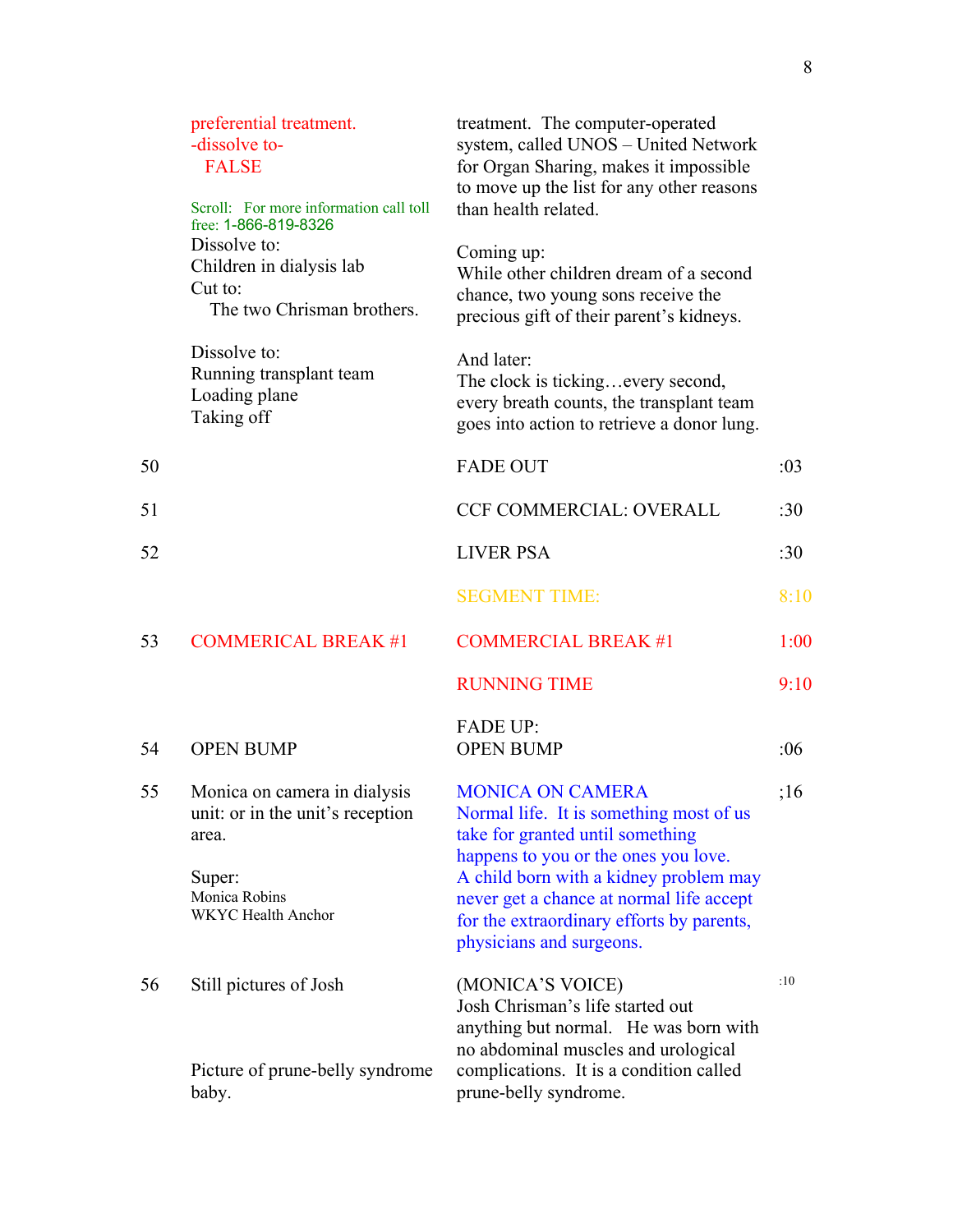| 57 | Jamie Chrisman on camera:<br>Super:<br>Jamie Chrisman                         | <b>JAMIE: "First couple of days that he</b><br>was born were real touch and go, both<br>his lungs collapsed at birth, because<br>they were underdeveloped." (cut to)<br>"I believe, his left ventrical stopped<br>pumping, they said probably due to<br>the stress. I mean systematically,<br>everything started shutting down." | T <sub>14</sub><br>071544<br>:20 |
|----|-------------------------------------------------------------------------------|----------------------------------------------------------------------------------------------------------------------------------------------------------------------------------------------------------------------------------------------------------------------------------------------------------------------------------|----------------------------------|
| 58 | Stills of Josh                                                                | (MONICA'S VOICE)<br>Josh's condition stabilized. However,<br>his kidneys were failing.                                                                                                                                                                                                                                           | :05                              |
| 59 | Dr. Chand on camera:<br>Super:<br>Deepa Chand, M.D.<br>Pediatric Nephrologist | <b>CHAND: "There are many causes for</b><br>kidney failure and the cause vary<br>based on the age of the patient, most<br>often the younger children are born<br>with abnormalities in the kidneys that<br>cause them progressive failure over<br>time."                                                                         | $T-6A$<br>063319<br>:13          |
| 60 | Stills of Josh<br>Mixed with Dialysis close-ups.                              | (MONICA ON CAMERA)<br>Josh began dialysis at six months of age.<br>The dialysis was performed at home and<br>required Josh to be hooked up to the<br>machine for 12 hours a day.                                                                                                                                                 | :09                              |
| 61 | Stills of Matt.                                                               | A year after Josh was born Jamie and<br>Dale Chrisman had another son. Matt.<br>Although it is extremely rare for two<br>brothers to be born with prune-belly<br>syndrome, Matt was born with the same<br>affliction.                                                                                                            | :11                              |
| 62 | Still of both brothers together                                               | It was clear that both boys needed new<br>kidneys. The question was where would<br>they come from?                                                                                                                                                                                                                               | :06                              |
| 63 | Dale Chrisman on camera:<br>Super:<br>Dale Chrisman                           | DALE: "We knew that one of us<br>would be giving up a kidney no<br>matter what. It wasn'tthere wasn't<br>never a question of that, that would<br>cross our minds."                                                                                                                                                               | $T-10$<br>074149<br>:07          |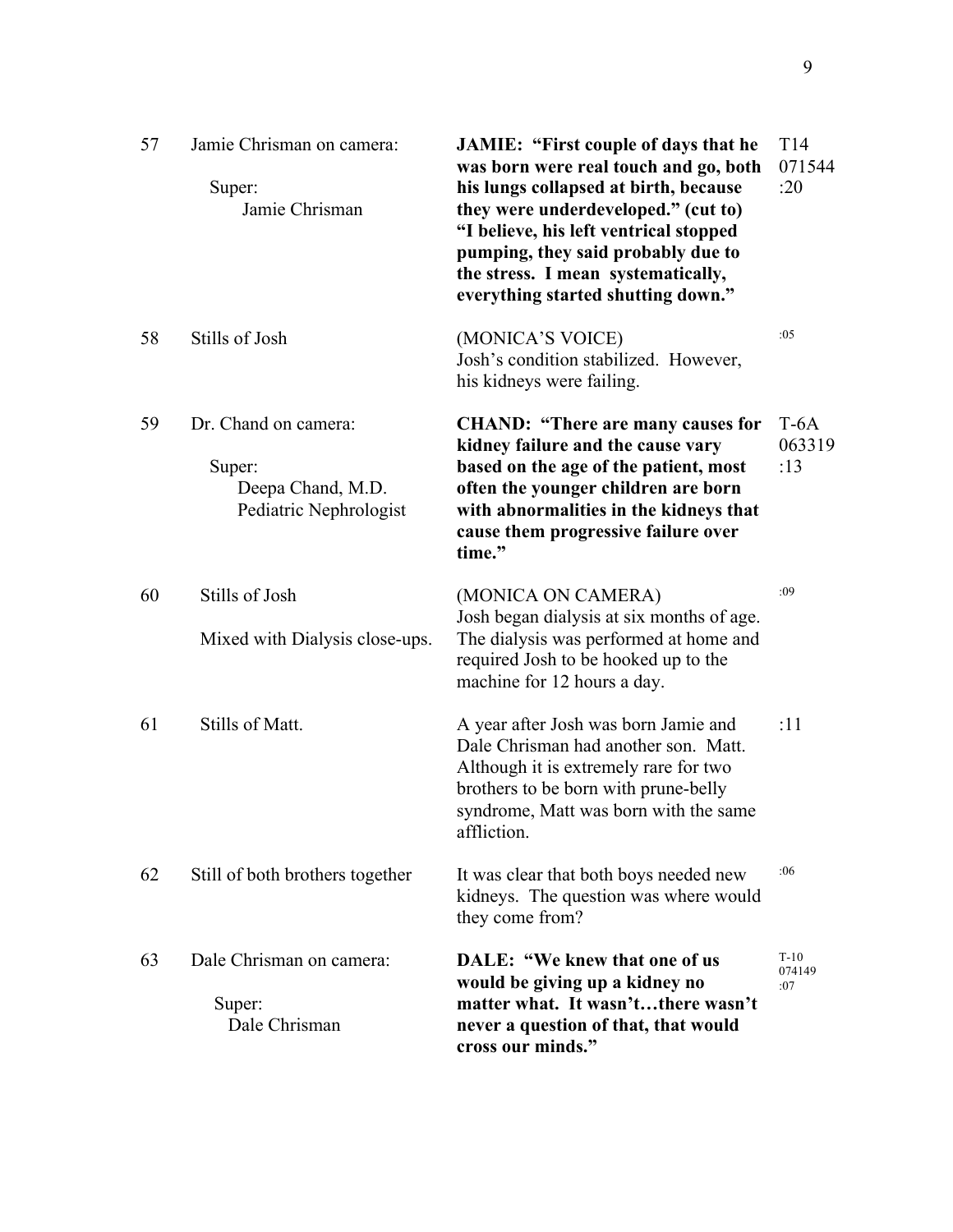| 64 | Jamie on camera                                                                                 | <b>JAMIE: "You know we always knew</b><br>one of the two of us would donate a<br>kidney. You know which ever one<br>was a better match."                                                                                                                                                                                                                                                                                                                                                                                                    | $T-13$<br>072000<br>:07           |
|----|-------------------------------------------------------------------------------------------------|---------------------------------------------------------------------------------------------------------------------------------------------------------------------------------------------------------------------------------------------------------------------------------------------------------------------------------------------------------------------------------------------------------------------------------------------------------------------------------------------------------------------------------------------|-----------------------------------|
| 65 | Dr. Chand on camera                                                                             | <b>CHAND: "You can live a full</b><br>healthy, normal life with one kidney<br>and that's what allows people to<br>become donors. So that we can do<br>more transplants and provide that<br>gift to those patients who's kidneys<br>don't work any longer."                                                                                                                                                                                                                                                                                  | T <sub>6</sub> A<br>063418<br>:12 |
| 66 | Boys walk into the Children's<br>rehab hospital.<br>Shots of exam with Dr. Chand.               | (MONICA'S VOICE)<br>The two boys were functioning with the<br>help of dialysis. But Matt had                                                                                                                                                                                                                                                                                                                                                                                                                                                | :17                               |
|    | Dialysis unit shots:                                                                            | complications requiring him to have his<br>dialysis performed at the Cleveland<br>Clinic's Children's Rehabilitation<br>Hospital. Where patients like Matt<br>spend four hours, four days a week<br>connected to a machine that cleanses<br>their blood of toxins.                                                                                                                                                                                                                                                                          |                                   |
| 67 | Dr. Chand with patient.                                                                         | - Natural sound -                                                                                                                                                                                                                                                                                                                                                                                                                                                                                                                           | :03                               |
| 68 | Dr. Chand with patient.<br>Patients playing games.                                              | Dr. Deepa Chand runs the dialysis unit.<br>She had the unit constructed to be a<br>uplifting, stimulating and kid friendly<br>environment.                                                                                                                                                                                                                                                                                                                                                                                                  | :09                               |
| 69 | Dr. Chand on camera<br>Mixed with shots of unit with<br>kids having fun, being tutored,<br>etc. | <b>CHAND: "It is designed to have, to</b><br>allow a child to be a child, by<br>providing the play stationsby<br>providing the television that provide<br>pediatric friendly programming<br>It's been a huge asset, it is very<br>difficult to sit still for three to four<br>hours, whole on dialysis and not do<br>anything, by providing the tutoring<br>support that we provide, by providing<br>the recreational therapist that we<br>provide, by providing books at the<br>bedsidethese children can grow and<br>develop their minds. | $T-16$<br>094647<br>:36           |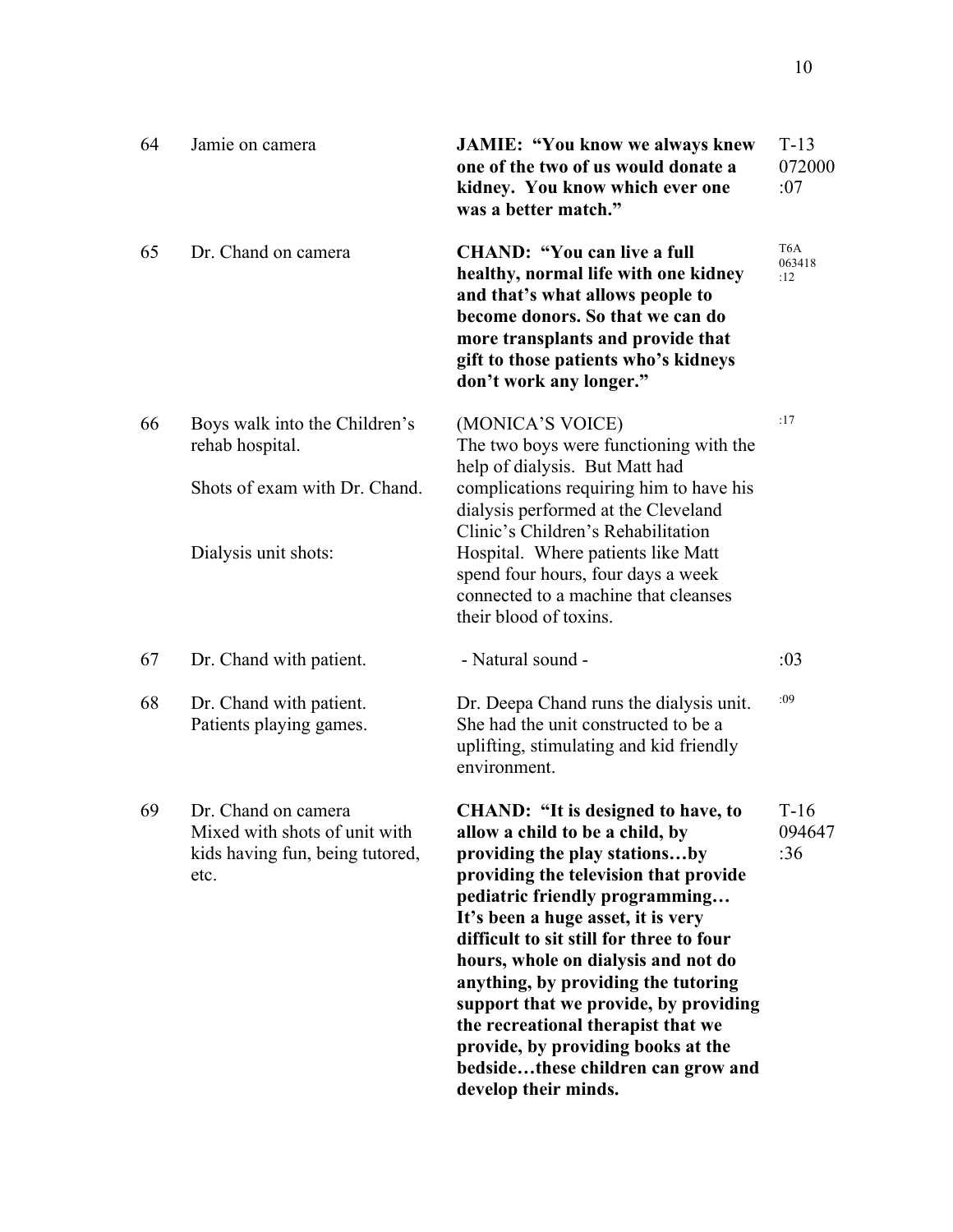| 70 | Shots of Jamie and Dale<br>Mixed with shots of Matt and<br>Josh. | (MONICA'S VOICE)<br>When Matt and Josh were ready for<br>their transplants, their parents went<br>through vigorous testing. It was<br>determined that Josh would get his<br>Mom's kidney; Matt would get his<br>Dad's.                    | :10                     |
|----|------------------------------------------------------------------|-------------------------------------------------------------------------------------------------------------------------------------------------------------------------------------------------------------------------------------------|-------------------------|
| 71 | Dale on camera                                                   | DALE: "You have to give your kids"<br>the best chance that they can get<br>And that was the best chance for our<br>boys. Yeah, if somebody was in my<br>shoes, I'd advise them to go the same<br>way. Give your kids a chance."           | $T-10$<br>074550<br>:10 |
| 72 | Surgery shots with Dr. Goldfarb                                  | (MONICA'S VOICE)<br>Josh and his Mom were the first to have<br>surgery. While the family gathered in<br>the waiting area Dr. Goldfarb performed<br>the transplant.                                                                        | :08                     |
| 73 | Fran Benya on camera<br>Super:<br>Fran Benya<br>Grandmother      | <b>GRAM: "All of a sudden they come</b><br>out and say, "Guess whatthe<br>kidney's workingwe don't even<br>have him closed yet and its producing<br>urineand everybody's "YEAH!!!<br>We're all crying and laughing and<br>phone calling." | $T-10$<br>080956<br>:14 |
| 74 | Jamie and Josh on camera                                         | <b>JAMIE:</b> What's in here?<br><b>JOSH: Kidney!!!</b><br><b>JAMIE: Who's kidney?</b><br>JOSH: MeYOURS<br><b>JAMIE: Yeah</b>                                                                                                             | $T-14$<br>073258<br>:09 |
| 75 | More surgery video                                               | (MONICA'S VOICE)<br>Seven months after Josh's transplant,<br>Matt and his Dad go through the same<br>procedure.                                                                                                                           | :06                     |
| 76 | Dale on camera                                                   | <b>DALE: "I was very nervous</b><br>throughout the whole process, and<br>once it was once it was done, I was<br>relieved, and when we found out that<br>everyone was doing well, I was even                                               | $T-10$<br>074435<br>:12 |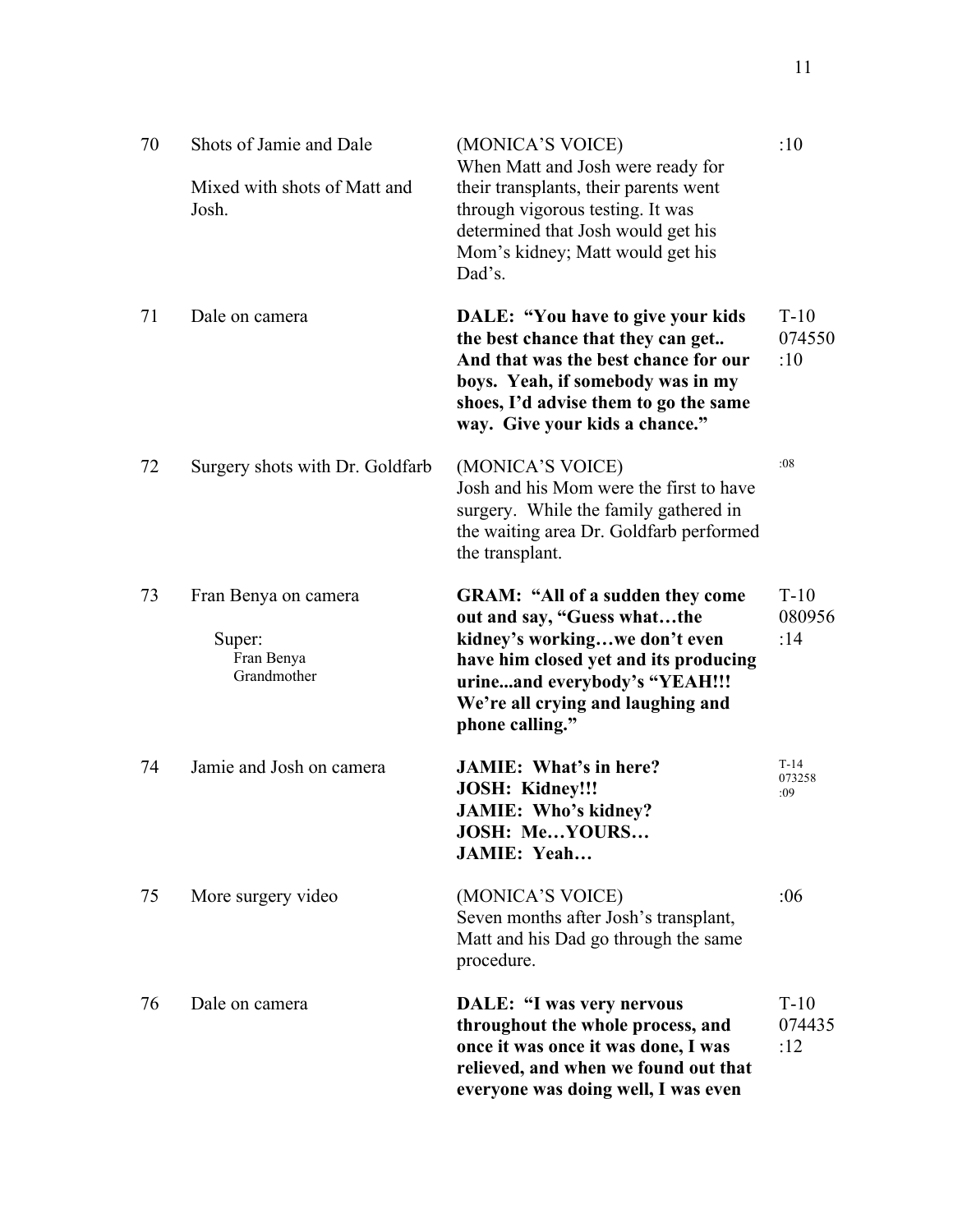| 77 | Dr. Goldfarb on camera:<br>Super:<br>David Goldfarb, M.D.<br>Surgical Director, Renal Transplantation                     | DR. GOLDFARB: "That's the pay<br>off right there, I think it's a<br>wonderful thing to, you know, look<br>what've done for this family. It's<br>kind of restored the lives of their<br>children and its very heart warming<br>thing to do."                             | $T-20$<br>031801<br>:13 |
|----|---------------------------------------------------------------------------------------------------------------------------|-------------------------------------------------------------------------------------------------------------------------------------------------------------------------------------------------------------------------------------------------------------------------|-------------------------|
| 78 | Matt on camera, party                                                                                                     | GROUP: "Happy birthday to you"                                                                                                                                                                                                                                          | $T-10$<br>082813<br>:05 |
| 79 | Matt blowing out candles                                                                                                  | (MONICA'S VOICE)<br>Matt recently had a party on his third<br>birthday, like any other normal kid.                                                                                                                                                                      | :06                     |
| 80 | Party                                                                                                                     | -NAT SOUND-                                                                                                                                                                                                                                                             | :03                     |
| 81 | Shots of Jamie and Dale at party                                                                                          | And Jamie and Dale feel fine. The<br>family is back to the same life they<br>knew before the kidney troubles.                                                                                                                                                           | :07                     |
| 82 | Kayla and Jacob on camera<br>Super:<br>Jacob and Kayla Chrisman                                                           | <b>KAYLA: Same rules.</b><br><b>JACOB:</b> Same everything.<br><b>KAYLA: Same stuff we have done</b><br>throughout our lives.                                                                                                                                           | $T-10$<br>075635<br>:08 |
| 83 | Matt in Dialysis unit                                                                                                     | MATT: "Look here's the train"                                                                                                                                                                                                                                           | :03                     |
| 84 | Matt standing in Dialysis unit<br>Dr. Chand on camera                                                                     | <b>CHAND: "I could not even imagine</b><br>going through what the Chrisman's<br>have gone through and they are the<br>most wonderful parents, what I<br>admire the most about them is that<br>they treat Matt and Josh just as they<br>do their other two children."    | $T-6A$<br>064512<br>:18 |
| 85 | Jamie on camera<br>Basketball game: Jamie is<br>coachingKayla is playing.<br>Basket is good!!<br>Family walks out of gym. | JAMIE: "To me, when you make a<br>conscious decision to become a parent<br>its not something that you think of.<br>It's just you will do anything to make<br>sure any of your kids can have the<br>best in life. And if that's what you<br>need to that's what you do." | $T-14$<br>072411<br>:17 |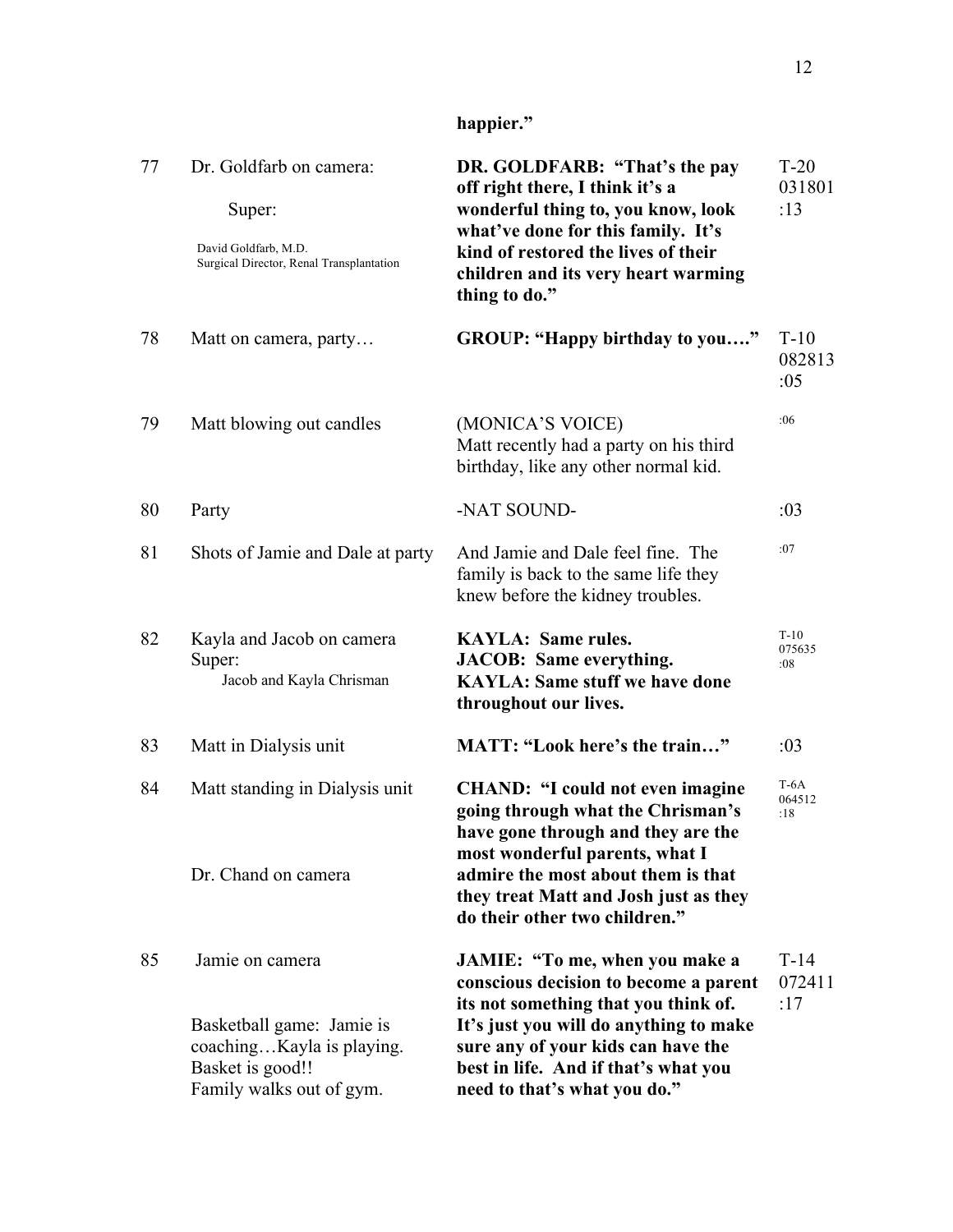| 86 |                                                                                                                                        | <b>DIP TO BLACK</b>                                                                                                                                   | :03   |
|----|----------------------------------------------------------------------------------------------------------------------------------------|-------------------------------------------------------------------------------------------------------------------------------------------------------|-------|
| 87 |                                                                                                                                        | <b>CLOSING BUMP UP:</b>                                                                                                                               | :02   |
| 88 | Monica on camera:<br><b>GRAPHIC:</b><br>Myth $#2$ :<br>My religion forbids me to<br>donate my organs.<br>-dissolve to-<br><b>FALSE</b> | (MONICA ON CAMERA):<br>Another myth: Religious objections.<br>Most religions support organ and tissue<br>donation as a humanitarian act of<br>giving. | :17   |
|    | Scroll: For more information call toll<br>free: 1-866-819-8326                                                                         |                                                                                                                                                       |       |
|    | Dissolve to:<br>Tom in ICU                                                                                                             | Coming up:<br><b>NAT SOUND (Tom breathing)</b>                                                                                                        |       |
|    | Running transplant team                                                                                                                | Every second counts.<br><b>NAT SOUND (procurement team heads out</b><br>the door)                                                                     |       |
|    | Loading plane                                                                                                                          |                                                                                                                                                       |       |
|    | Taking off                                                                                                                             | We take you through the process of a<br>lung transplant.                                                                                              |       |
|    | Digital clock on wall.                                                                                                                 | NAT SOUND (running down hall way)<br>Timing is everything in saving a life.                                                                           |       |
| 89 | <b>FADE OUT:</b>                                                                                                                       | <b>FADE OUT:</b>                                                                                                                                      | :03   |
| 90 | <b>CCF COMMERCIAL</b>                                                                                                                  | <b>CCF COMMERICAL: HEART</b>                                                                                                                          | :30   |
|    |                                                                                                                                        | <b>SEGMENT TIME:</b>                                                                                                                                  | 6:25  |
| 93 | <b>COMMERICAL BREAK #2</b>                                                                                                             | <b>COMMERCIAL BREAK #2</b>                                                                                                                            | 1:00  |
|    |                                                                                                                                        | <b>RUNNING TIME:</b>                                                                                                                                  | 16:35 |

13

5:30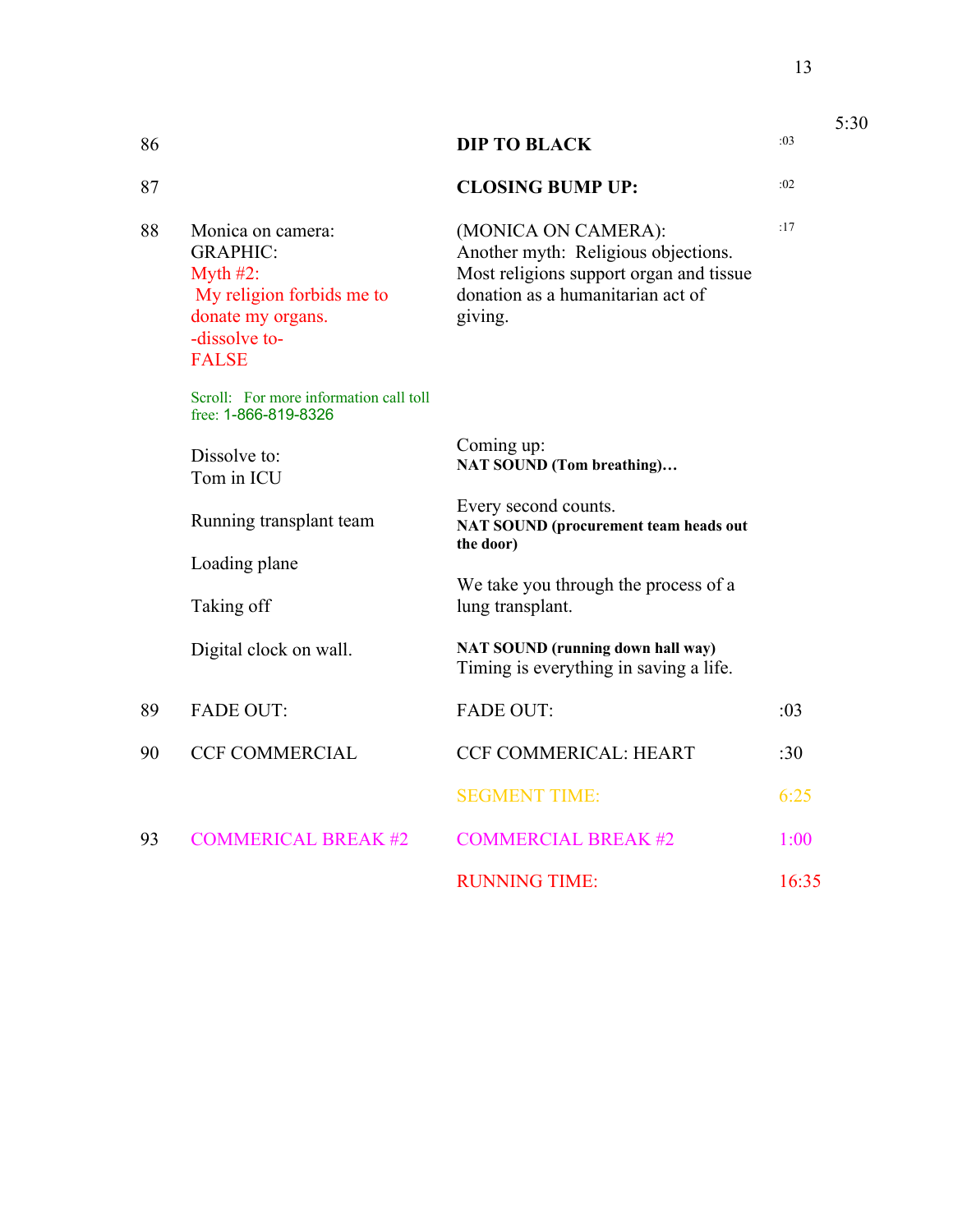| 94  | <b>SEGMENT THREE</b><br><b>TITLE GRAPHIC</b>                                                   | <b>SEGMENT THREE</b><br><b>MUSIC</b>                                                                                                                                                                                                                     | :06                                      |
|-----|------------------------------------------------------------------------------------------------|----------------------------------------------------------------------------------------------------------------------------------------------------------------------------------------------------------------------------------------------------------|------------------------------------------|
| 95  | Monica on camera:<br>Nurses desk of OR area<br>Super:<br>Monica Robins<br>WKYC-TV Heath Anchor | How do they do it?<br>How does a successful transplant<br>happen?<br>In a word: Teamwork.<br>It takes the coordinated effort of a<br>minimum of 50 trained professionals<br>to make one organ transplant happen.<br>And it all starts with a phone call. | :13                                      |
| 96  | Phone bank operator                                                                            | LIFEBANC: "Hello Lifebanc,<br><b>Cleveland Eye Bank, this is</b><br>Jennifer"                                                                                                                                                                            | $T-0$<br>001717<br>:04                   |
| 97  | Phone bank sequence                                                                            | (MONICA'S VOICE)<br>A hospital calls Lifebanc, Northeast<br>Ohio's organ procurement organization.                                                                                                                                                       | :05                                      |
| 98  | Operator on phone                                                                              | LIFEBANC: "This patient is on a<br>ventilator? And this patient currently<br>has a heart beat?"                                                                                                                                                          | $T-0$<br>002657<br>:01<br>002725<br>::04 |
| 99  | Phone bank sequence                                                                            | (MONICA'S VOICE)<br>A family has consented to donate the<br>patient's organs.                                                                                                                                                                            | :04                                      |
| 100 | Operator on phone                                                                              | <b>LIFEBANC: "Your calling from</b><br>Michigan, it's a lung offerokay."                                                                                                                                                                                 | $T-0A$<br>111016<br>:03                  |
|     | 101 Phone bank sequence                                                                        | The patient's lungs are offered to the<br>Cleveland Clinic.                                                                                                                                                                                              | :04                                      |
| 102 | Operator on phone                                                                              | LIFEBANC: "I will have that<br>coordinator give you a call right back<br>okay?"                                                                                                                                                                          | $T-0$<br>182000<br>:03                   |
| 103 | Dr. Mason on camera<br>Super:<br>David P. Mason, M.D.<br>Lung Transplant Surgeon               | MASON: "We get a call, the<br>transplant coordinator calls the<br>surgeon. The surgeon has a list of<br>patients who are potential candidates.<br>(cut to) We've seen these patients, we<br>know all of our patients very well,                          | $T-19$<br>111557<br>:19                  |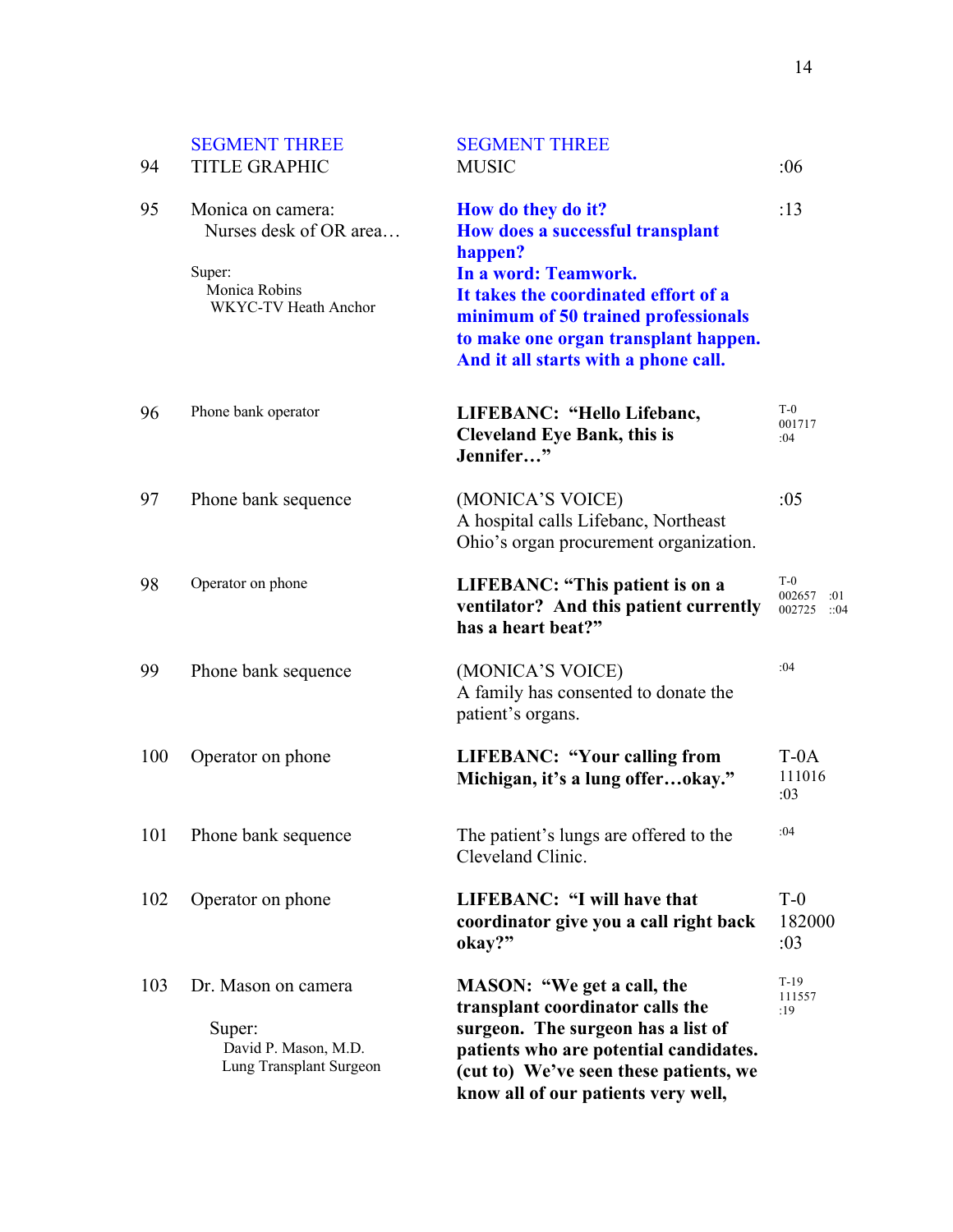|     | Cut to ICU with Tom Wirsham          | how sick these patients are and who is<br>really at the cusp of dying without a<br>lung transplant and whether or not<br>they really need a transplant<br>immediately.           |                         |
|-----|--------------------------------------|----------------------------------------------------------------------------------------------------------------------------------------------------------------------------------|-------------------------|
| 104 | Tom on camera                        | TOM: (coughsarghargh)                                                                                                                                                            | $T-9$<br>053635<br>:11  |
| 105 | Tom on camera                        | (MONICA'S VOICE)<br>Tom Wirscham is suffering from<br>sarcoidosis. He needs a lung transplant<br>immediately. Right now, he's at the top<br>of the list of potential candidates. | :09                     |
| 105 | Tom on camera                        | TOM: "OhI don't need to<br>cough"                                                                                                                                                | $T-9$<br>053715<br>:08  |
| 106 | Tom on camera                        | (MONICA'S VOICE)<br>Tom is the best match for the lung.<br>He's been waiting the longest, the blood<br>type is the same and the size is just<br>right.                           | :07                     |
| 107 | Procurement team member on<br>phone. | <b>TEAM MEMBER: "Okay who's my</b><br>contact there?"                                                                                                                            | :02                     |
| 108 | More shots of team on phone          | (MONICA'S VOICE)<br>Another phone call. This time to the<br>procurement team.                                                                                                    | :03                     |
| 109 | Team member hangs up phone           | <b>TEAM MEMBER: (on the phone):</b><br>"As soon as possible" (hangs up<br>phone) MUSIC STARTS                                                                                    | :04                     |
| 109 | Dr. Mason on camera                  | <b>MASON: "We send a team out, to</b><br>evaluate the lung when we think it is<br>potentially it's a good lung."                                                                 | $T-19$<br>111500<br>:05 |
| 110 | Cooler is filled with gear           | -NAT SOUND-                                                                                                                                                                      | :02                     |
| 111 | Team heads out the door              | (MONICA'S VOICE)<br>The team of physicians, profusionists<br>and nurses immediately gather their<br>supplies.                                                                    | :05                     |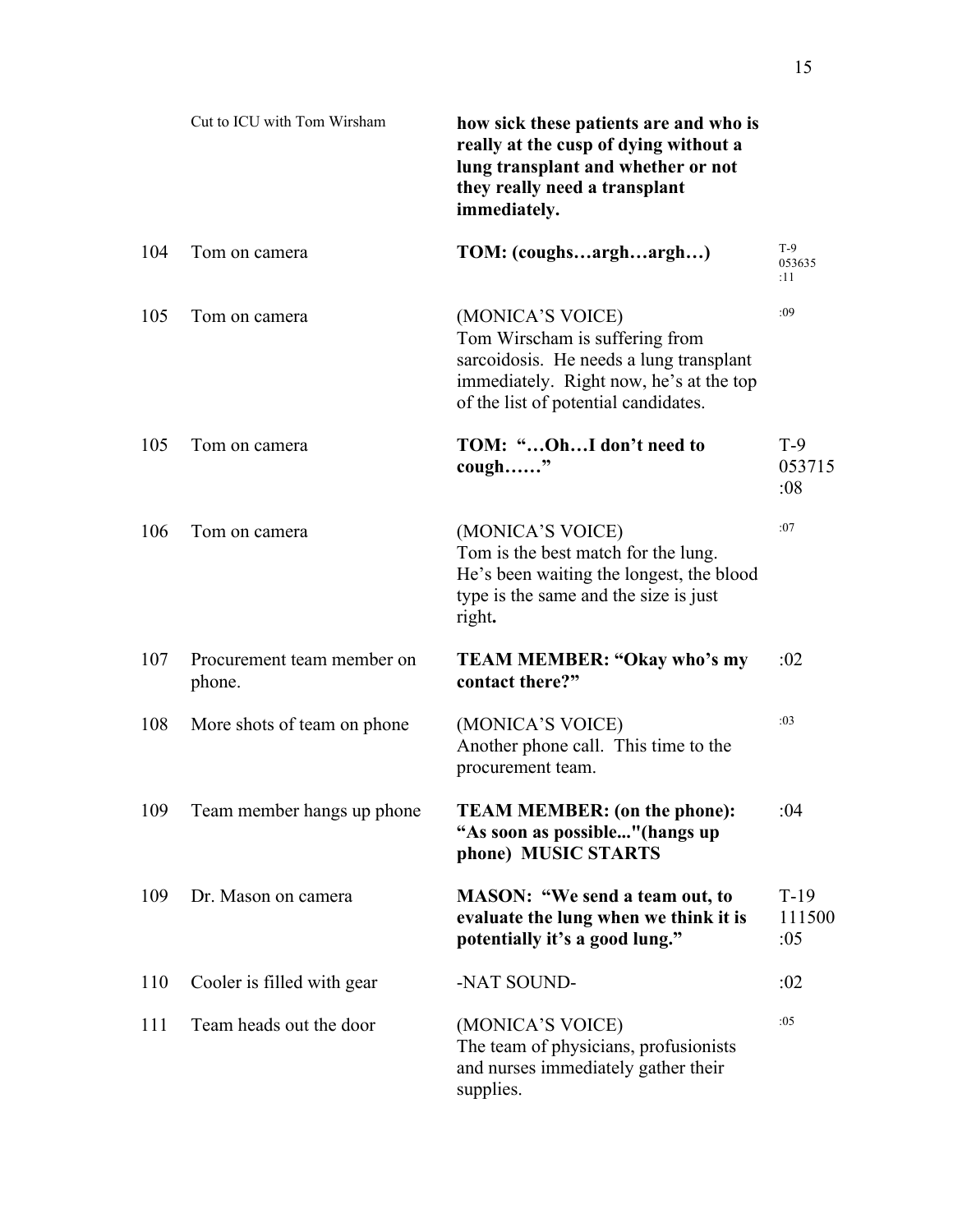| 112 | The team runs out the door                                                         | -NAT SOUND-                                                                                                                                                 | :02                     |
|-----|------------------------------------------------------------------------------------|-------------------------------------------------------------------------------------------------------------------------------------------------------------|-------------------------|
| 113 | Team member gets into van                                                          | <b>TEAM MEMBER: (Shutting door to</b><br>van): Adios.                                                                                                       | :04                     |
| 114 | Police lights,<br>Car heads down road                                              | (MONICA'S VOICE)<br>They need to get to the airport as<br>quickly as possible.                                                                              | :16                     |
|     | Loading planetakes off!!                                                           | <b>MUSICPLANE SOUND</b>                                                                                                                                     |                         |
| 115 | Tom Wirsham on camera:                                                             | TOM: "Hopefully this is a take<br>good time, I can breath<br>again(whew)it's been rough<br>breathing lately."                                               | $T-9$<br>051232<br>:12  |
| 116 | Sharon Wirsham on camera<br>Next to Tom.<br>Super:<br>Sharon Wirsham<br>Tom's wife | <b>SHARON: "You knew the day was</b><br>going to come when he was gong to<br>get his lung andtoday is the<br>dayand it is a happy moment for all<br>of us." | $T-9$<br>051839<br>:11  |
| 117 | Team in OR                                                                         | (MONICA'S VOICE)<br>The transplant team arrives at the<br>donor's hospital and evaluates the donor<br>organ.<br>They call back to the Cleveland Clinic.     | :07                     |
| 118 | Nurse on phone at nurses station                                                   | <b>NURSE</b> (on phone): This is Brook<br>from the lung transplant team, I'm<br>calling to let you know the lungs we<br>have are goodall right. "           | $T-7A$<br>071130<br>:06 |
| 119 | Nurses at Tom's bed                                                                | (MONICA'S VOICE)<br>The nurses at Tom's bedside get the<br>good news.                                                                                       | :04                     |
| 120 | Nurse on phone                                                                     | <b>NURSE:</b><br>"Okayokayalrightthanks<br>goodbye."                                                                                                        | $T-9$<br>055308<br>:02  |
| 121 | Tom, holding his wife's hand,<br>starts to cry.                                    | TOM: "Wow, how emotions change<br>real quick, huh? (cut to)closer to<br>crunch time"                                                                        | $T-9$<br>055437<br>:08  |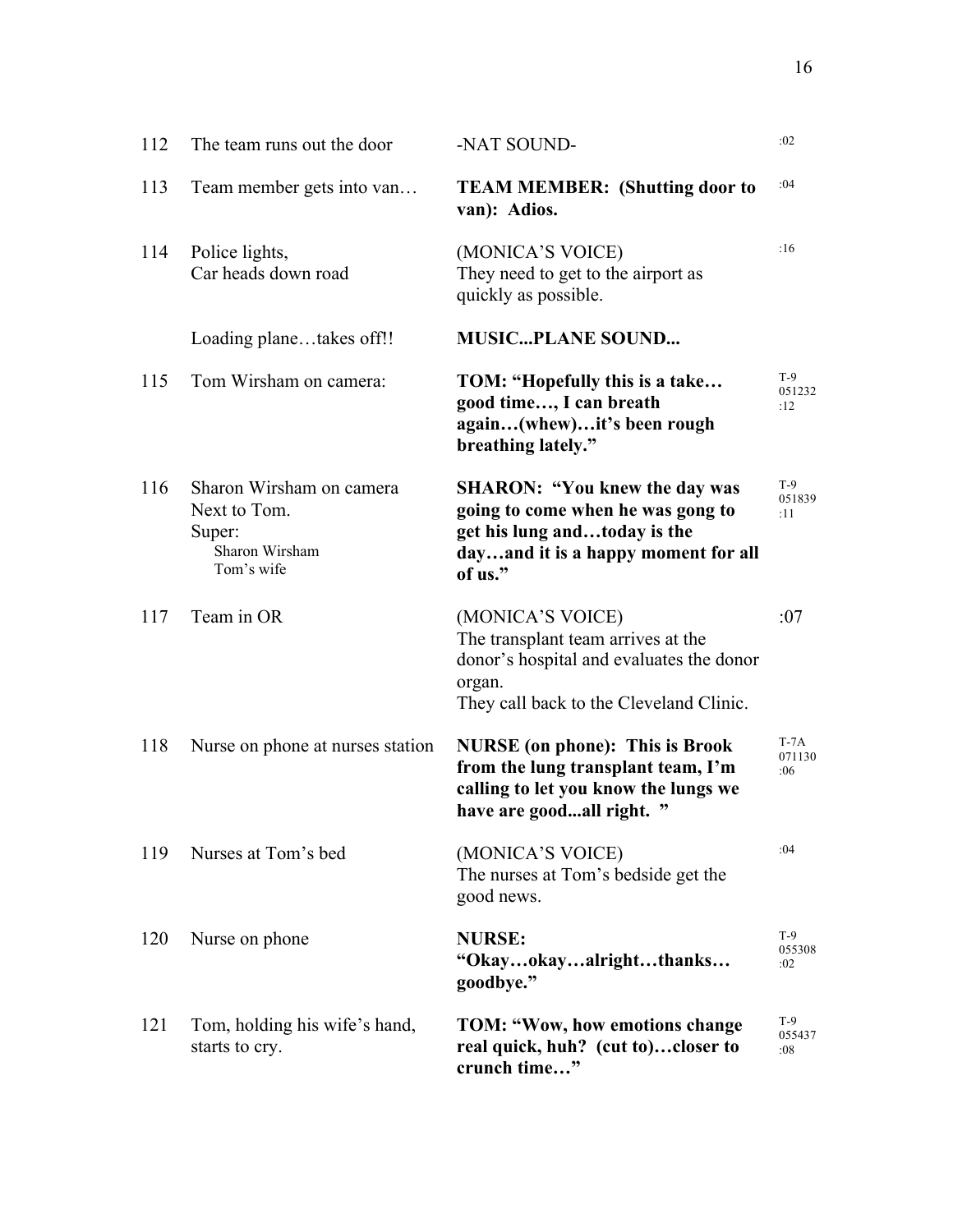| 122 | Nurse at Nurses station on<br>phone.               | <b>NURSE ON PHONE: "Dr. Mason</b><br>this is Karen on the line, what time<br>would you like the patient in OR?                                                                                                                                                                    | $T-7A$<br>071302<br>:10 |
|-----|----------------------------------------------------|-----------------------------------------------------------------------------------------------------------------------------------------------------------------------------------------------------------------------------------------------------------------------------------|-------------------------|
|     |                                                    | DR. MASON ON PHONE: "What<br>time is it right now?                                                                                                                                                                                                                                |                         |
|     |                                                    | <b>NURSE ON PHONE: "About 11:30."</b>                                                                                                                                                                                                                                             |                         |
|     |                                                    | DR. MASON ON PHONE: "Why<br>don't you call the patient in 20<br>minutes."                                                                                                                                                                                                         |                         |
| 123 | Tom heads down to OR.                              | (MONICA'S VOICE)                                                                                                                                                                                                                                                                  | :06                     |
|     | Wife kisses Tom                                    | 20 minutes later, Tom is wheeled into<br>the surgical center. His wife and son<br>give him one last hug.                                                                                                                                                                          |                         |
| 124 | Son hugs father                                    | -NAT SOUND-                                                                                                                                                                                                                                                                       | :05                     |
| 125 | Dr. Mason on camera                                | <b>MASON: "Optimally we'd like to</b>                                                                                                                                                                                                                                             | $T-19$<br>110216        |
|     | OR shots.                                          | have the lungs arriving just as we are<br>able to (cut to) remove the old lung<br>and put the new one right in. So<br>that's what we figure out for the<br>timing and calculate the travel time<br>and calculate roughly how long we<br>think it will take to get the lungs out." | :12                     |
| 126 | Nurse on phone in OR                               | <b>O.R. NURSE ON PHONE: "They've</b><br>landed at Burke and they'll be here in<br>10 minutes."                                                                                                                                                                                    | $T-7B$<br>000329<br>:04 |
| 127 | Dr. Mason operating, stops and<br>talks to camera. | <b>MASON</b> (in OR): "The lungs are<br>landing. We've done almost all the                                                                                                                                                                                                        | $T-7B$<br>000223<br>:09 |
|     | Lung arrives                                       | dissection. The lung will come out.<br>As soon as they arrive they will finish<br>cleaning up the lung and preparing it                                                                                                                                                           |                         |
|     | Prepping lung                                      | to sew in."                                                                                                                                                                                                                                                                       |                         |
| 128 | New Lung is put into body.                         | (MONICA'S VOICE)<br>The new lung will be attached to the<br>airway. Then the artery and vein are<br>connected. The lung transplant is<br>successful.                                                                                                                              | :07                     |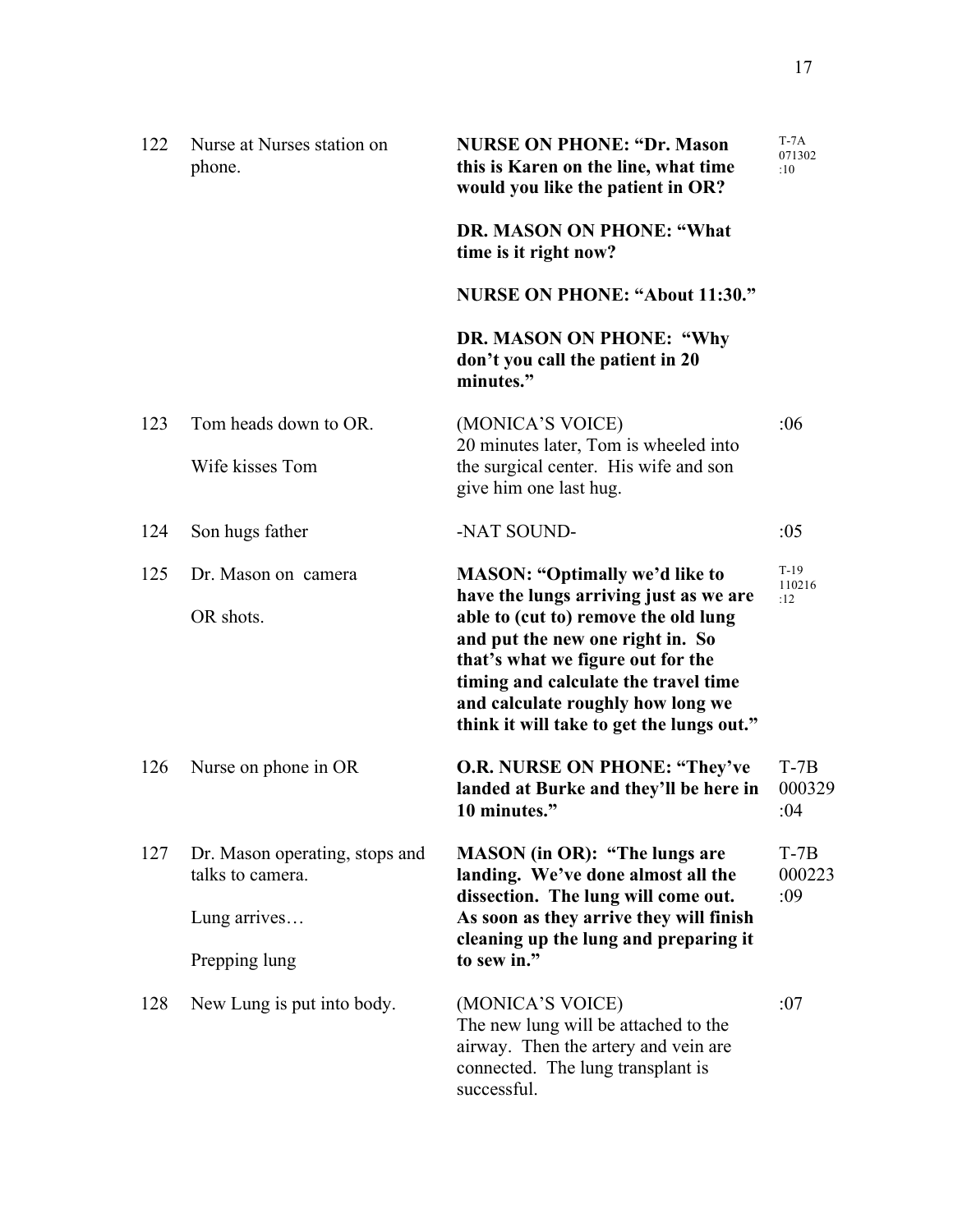| 129 | Dr. Mason on camera<br>Crews working, procurement      | <b>MASON: "I get excited about a</b><br>transplant every time I get a phone<br>call. I have no qualms about<br>whatever time it is. It is<br>wonderful"(cut to)<br>"To work with so many talented                                  | $T-18$<br>011405<br>:08<br>:11 |
|-----|--------------------------------------------------------|------------------------------------------------------------------------------------------------------------------------------------------------------------------------------------------------------------------------------------|--------------------------------|
|     | people, nursesetc.                                     | and dedicated as well on the<br>transplant team, who are really<br>committed to what they do, so those<br>are the best things to me."                                                                                              |                                |
| 130 | Tom in recovery with nurse,<br>blowing into instrument | (MONICA'S VOICE)<br>Days later, Tom enjoys breathing again.                                                                                                                                                                        | :03                            |
| 131 | Nurse encourages Tom                                   | -NAT SOUND-                                                                                                                                                                                                                        | :03                            |
| 132 | Tom on camera.<br>Super:<br>Tom Wirsham                | TOM: "I can tell a difference taking a<br>deep breath nowcompared to then.<br>I couldn't take a deep breath before, I<br>just couldn't do it."                                                                                     | $T-17$<br>095513<br>:08        |
| 133 | Sharon on camera                                       | <b>SHARON: "What a difference a day</b><br>makes."                                                                                                                                                                                 | $T-18$<br>104657<br>:03        |
| 134 | Dr. Mason on camera                                    | <b>MASON: "Which is one of the most</b><br>amazing things. I think about lung<br>transplant going from being gasping<br>for breath, needing oxygen, to being<br>able to breath normally after an<br>operation."                    | $T-19$<br>105909<br>:10        |
| 135 | Post-Transplant coordinator<br>visits Tom.             | (MONICA'S VOICE)<br>For Tom, changing his diet may be the<br>toughest part of his recovery.                                                                                                                                        | :04                            |
| 136 | Tom and Sharon with Post-<br>transplant coordinator    | <b>POST-TRANSPLANT</b><br><b>COORDINATOR: "The challenge for</b><br>transplant patients is the change in<br>lifestyle after the<br>transplanttransplant patients, you<br>know, heart, lung, liver, pancreasit<br>doesn't' matter." | $T-17$<br>101047<br>:10        |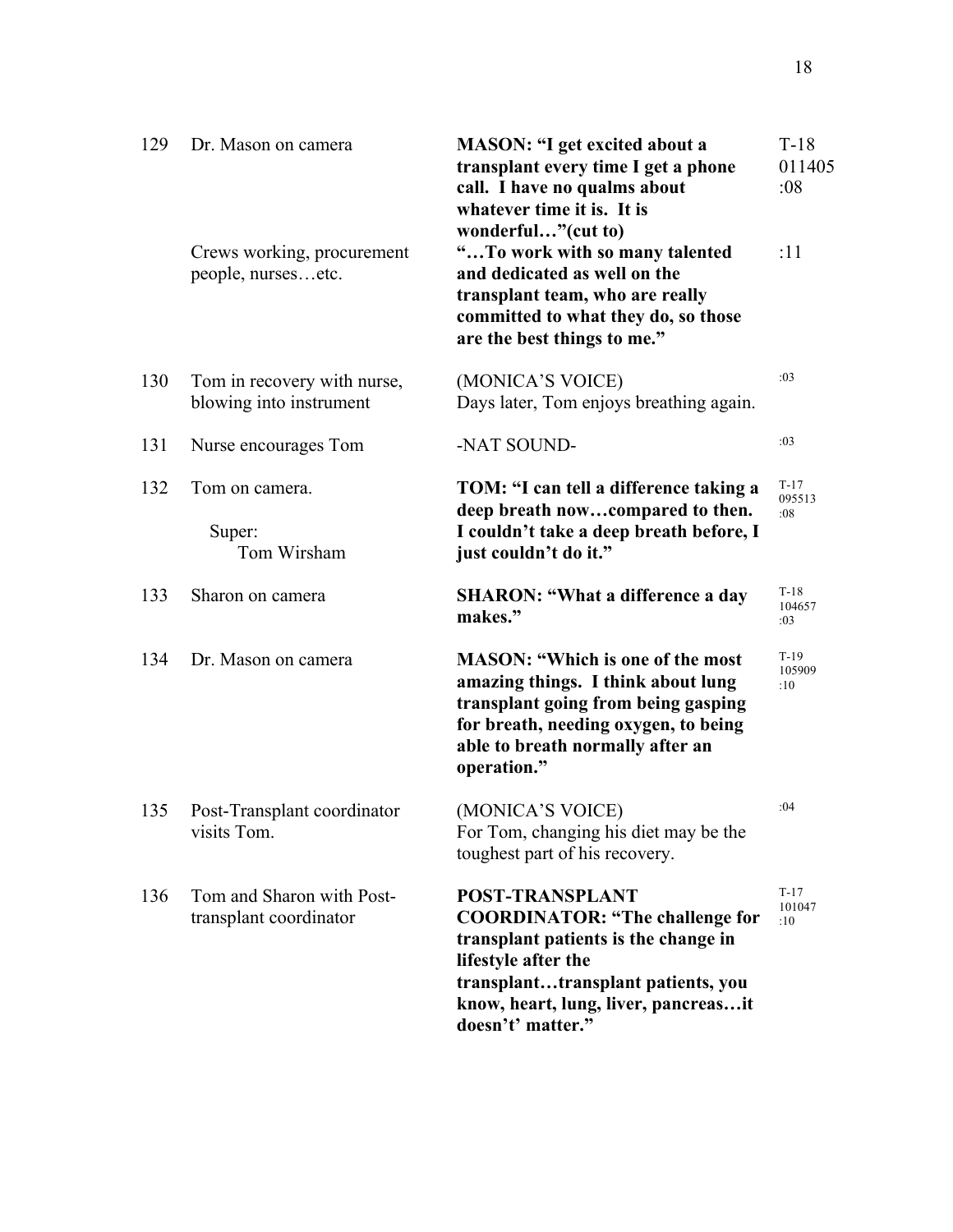| 137 | Tom breathing into lung capacity<br>gauge in his home.<br>Tom walking through his house<br>Walking on treadmill | (MONICA'S VOICE)<br>Five weeks after the operation, Tom is<br>on his way back to a way of life that he<br>almost forgot existed.<br>But he'll never forget the unknown<br>person who saved his life.                                                            | :09                     |
|-----|-----------------------------------------------------------------------------------------------------------------|-----------------------------------------------------------------------------------------------------------------------------------------------------------------------------------------------------------------------------------------------------------------|-------------------------|
| 138 | Tom on camera                                                                                                   | TOM: "I don't even know right now<br>if I'd want to know who the person<br>was, maybe down the road maybe I<br>would, all I know is that he must have<br>been very healthybecause I got a<br>good lung(cries)I've never seen<br>my oxygen level hit 99 before." | $T-30$<br>093526<br>:17 |
| 139 | Sharon on camera                                                                                                | <b>SHARON: "It brings back memories</b><br>to the way he use to be when we first<br>metyears agowe're talking<br>1972that's what he's like."                                                                                                                    | $T-30$<br>094545<br>:13 |
| 140 | Tom on treadmill                                                                                                | (MONICA'S VOICE)<br>Getting back in shape is not easy but<br>Tom is motivated for one special reason.<br>His son's wedding.                                                                                                                                     | :05                     |
| 141 | Tom on camera                                                                                                   | TOM: "I can't wait to be able to<br>dance at his wedding(breaks<br>down)I would never been able<br>before."                                                                                                                                                     | $T-30$<br>093152<br>:10 |
| 142 | Aaron and Cara on camera<br>Super:<br>Cara DeCarlo<br>Aaron Wirsham                                             | AARON: "It's going to mean a lot to<br>me, 'cause he can do his famous<br>alligator dance. So we can both do it<br>togetherthat would be great."<br><b>CARA:</b> I've never seen the alligator<br>danceI'm not sure I want<br>tohaha"                           | $T-30$<br>094118<br>:15 |
| 143 | Sharon on camera<br>Tom and his son hugging                                                                     | <b>SHARON: "It's going to mean a lot</b><br>more now that Tom can<br>breathYeahand he's alive to see<br>his son get married. (cries)                                                                                                                            | $T-30$<br>094806<br>:14 |
| 144 |                                                                                                                 | <b>MUSIC UP FULL:</b>                                                                                                                                                                                                                                           | 6:31<br>:02             |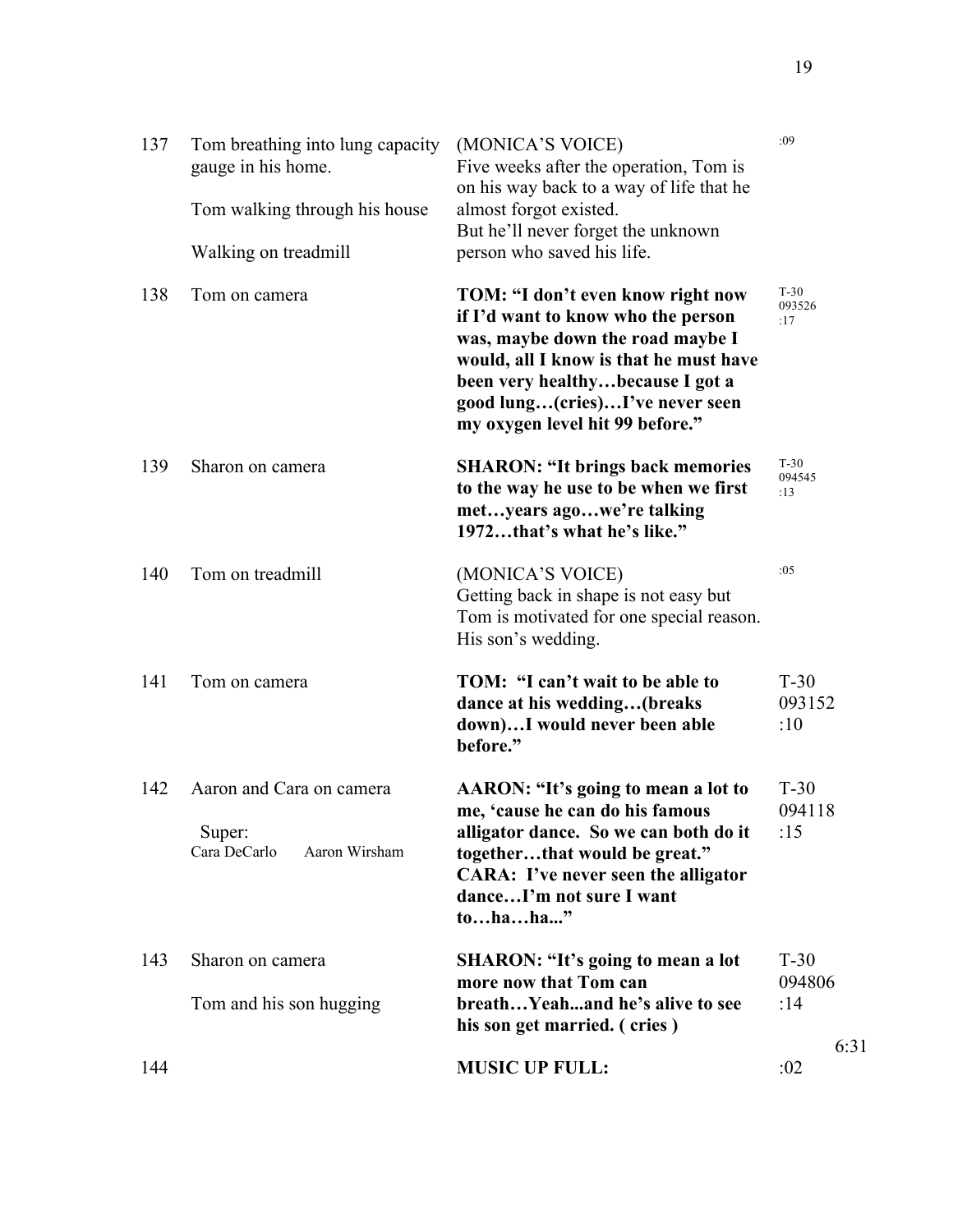| 145 |                                                                                                                                                                                           | <b>DIP TO BLACK:</b>                                                                                                                                                                                                                                                                                                        | :03   |
|-----|-------------------------------------------------------------------------------------------------------------------------------------------------------------------------------------------|-----------------------------------------------------------------------------------------------------------------------------------------------------------------------------------------------------------------------------------------------------------------------------------------------------------------------------|-------|
| 146 | Monica on camera: In OR<br>setting or OR background.<br>Graphic<br>Myth $#3$ :<br>If you donate your organs, you<br>can't have an open casket<br>funeral<br>-dissolve to-<br><b>FALSE</b> | <b>FADE UP:</b><br><b>MONICA ON CAMERA:</b><br>Despite urban myths, the extraction of<br>donor organs is done in an operating<br>room by qualified surgeons and nurses.<br>The appearance of the donor will not be<br>changed by the procurement of the<br>organs.                                                          | :13   |
|     | Scroll: For more information call toll<br>free: 1-866-819-8326                                                                                                                            | Coming up: Why donate?                                                                                                                                                                                                                                                                                                      |       |
| 147 |                                                                                                                                                                                           | <b>MUSIC UP FULL:</b>                                                                                                                                                                                                                                                                                                       | :02   |
| 148 |                                                                                                                                                                                           | <b>DIP TO BLACK:</b>                                                                                                                                                                                                                                                                                                        | :03   |
| 149 |                                                                                                                                                                                           | <b>CCF COMMERCIAL: Cancer</b>                                                                                                                                                                                                                                                                                               | :30   |
| 150 |                                                                                                                                                                                           | <b>LIFEBANC PSA</b>                                                                                                                                                                                                                                                                                                         | :30   |
|     |                                                                                                                                                                                           | <b>SEGMENT TIME:</b>                                                                                                                                                                                                                                                                                                        | 7:54  |
| 151 | <b>COMMERCIAL BREAK #3</b>                                                                                                                                                                | <b>COMMERICIAL BREAK #3</b>                                                                                                                                                                                                                                                                                                 | 1:00  |
|     |                                                                                                                                                                                           | <b>RUNNING TIME:</b>                                                                                                                                                                                                                                                                                                        | 25:29 |
| 152 | <b>SEGMENT FOUR</b><br><b>TITLE GRAPHIC</b>                                                                                                                                               | <b>SEGMENT FOUR</b><br><b>MUSIC</b>                                                                                                                                                                                                                                                                                         | :06   |
| 153 | Monica on camera outdoors in<br>peaceful setting.<br>Super:<br>Monica Robins<br><b>WKYC</b> Health Anchor<br>--camera tilts skyward--                                                     | (MONICA ON CAMERA)<br>Why donate?<br>Why not. You can't take it with you.<br>And what you leave behind will change<br>lives while a part of you continues to<br>live on.                                                                                                                                                    | :09   |
| 154 | Dissolve to:<br><b>Stills of Barbara Stewart</b>                                                                                                                                          | (MONICA'S VOICE)<br>Barbara Stewart's life was full of great<br>memories and great adventures. She<br>was just shy of her 44 <sup>th</sup> birthday when<br>she suffered a massive stroke that left<br>her brain dead. Her family gathered<br>around her and although they were<br>grieving for her loss, Barbara's gift of | :16   |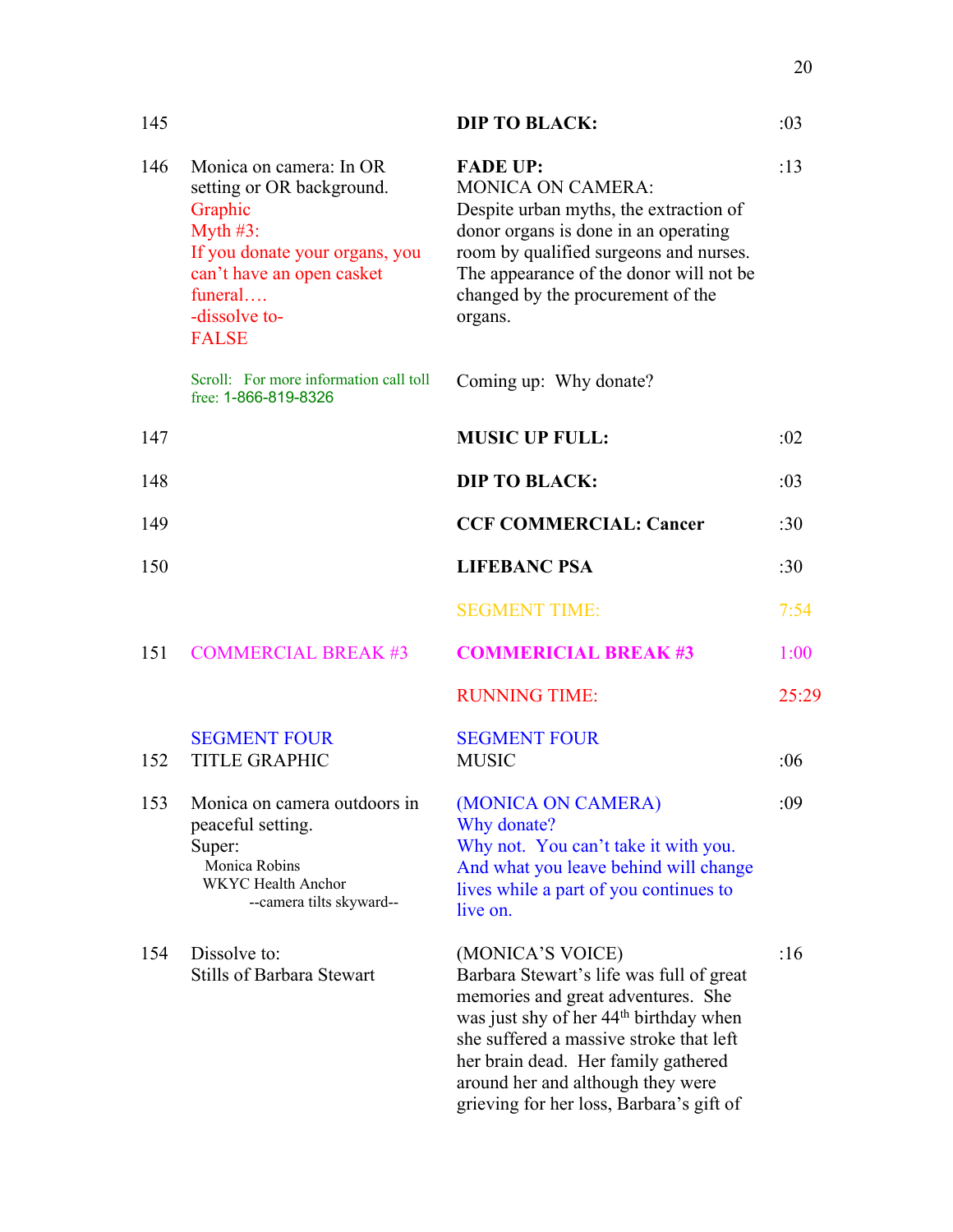|     |                                                                                     | organ donation eased the pain. It was a<br>moving experience.                                                                                                                                                                                         |                         |
|-----|-------------------------------------------------------------------------------------|-------------------------------------------------------------------------------------------------------------------------------------------------------------------------------------------------------------------------------------------------------|-------------------------|
| 155 | Cindy, Tillie and Joann on<br>camera<br>Super:<br>Cindy Ladelle<br>Barbara's sister | CINDY: "We got to spend the day<br>with her. She looked beautiful, they<br>had her on a ventilator, so she looked<br>peaceful."<br>TILLIE: "Just as peaceful"<br><b>CINDY: "And we had the whole day</b><br>to spend with her."                       | $T-26$<br>082916<br>:07 |
| 156 | Cindy on camera                                                                     | <b>CINDY: "Knowing that there's</b><br>people out there, families and<br>extensions, children who's families<br>can have another chance at life and<br>that's a great feeling."                                                                       | $T-26$<br>082808<br>:10 |
| 157 | Still pictures of Barbara                                                           | (MONICA'S VOICE)<br>As each of Barbara's organs found a<br>matched recipient, the family received<br>the news.                                                                                                                                        | :05                     |
| 158 | Tillie on camera<br>Super:<br>Tillie Stewart<br>Barbara's mother                    | TILLIE: "I think it's the most<br>beautiful gesture on a person I think<br>it's the answer to the end of your life,<br>that you are giving it to someone else,<br>if they could use itit's beautiful.                                                 | $T-26$<br>084049<br>:14 |
| 159 | Jacintha walks in door and meets<br>Nicholas, gives him a hug.                      | (MONICA'S VOICE)<br>You don't have to wait for the end of<br>your life to donate an organ. Jacintha<br>McWorter met her living donor,<br>Nicholas Bellas, for the first time<br>months after he gave her his kidney.                                  | :12                     |
| 160 | Dr. Modlin on camera<br>Super:<br>Charles Modlin, M.D.                              | DR. MODLIN: "It is very important<br>that we encourage individuals to step<br>forth to donate kidneys and this is<br>really a remarkable case where an<br>individual steps forth and basically<br>saved the life of somebody he didn't<br>even know." | $T-20$<br>033808<br>:15 |
| 161 | Jacintha on camera<br>Super:<br>Jacintha McWorter                                   | JACINTHA: "I was just elated, I<br>couldn't believe it was really a person<br>that would donate to someone they                                                                                                                                       | $T-20$<br>032333<br>:08 |